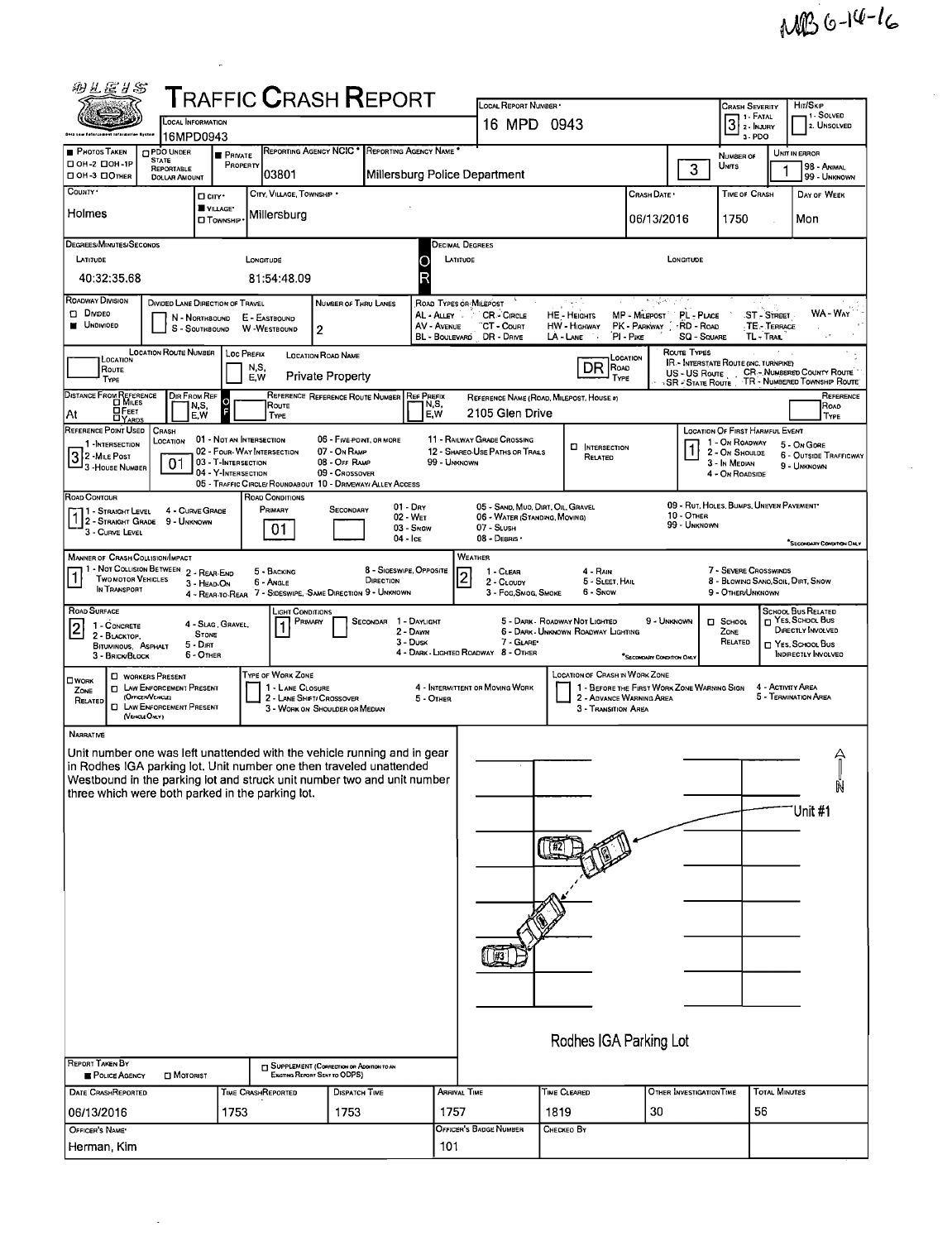|                                                                                                                                                                                                                                                                                                                                                                                                                                                                                            |                                                                                                                                       | $U$ NIT                                                               |                                                          |                                                         |                                                                                                           |                                                                                                                                                          |                                  |                                                               |                                              |                                             |                                                                                                                              |                                                       |                          |                                                                  |                                      |             |
|--------------------------------------------------------------------------------------------------------------------------------------------------------------------------------------------------------------------------------------------------------------------------------------------------------------------------------------------------------------------------------------------------------------------------------------------------------------------------------------------|---------------------------------------------------------------------------------------------------------------------------------------|-----------------------------------------------------------------------|----------------------------------------------------------|---------------------------------------------------------|-----------------------------------------------------------------------------------------------------------|----------------------------------------------------------------------------------------------------------------------------------------------------------|----------------------------------|---------------------------------------------------------------|----------------------------------------------|---------------------------------------------|------------------------------------------------------------------------------------------------------------------------------|-------------------------------------------------------|--------------------------|------------------------------------------------------------------|--------------------------------------|-------------|
|                                                                                                                                                                                                                                                                                                                                                                                                                                                                                            |                                                                                                                                       |                                                                       |                                                          |                                                         |                                                                                                           |                                                                                                                                                          |                                  |                                                               |                                              |                                             | LOCAL REPORT NUMBER<br>16 MPD                                                                                                |                                                       | 0943                     |                                                                  |                                      |             |
| UNIT NUMBER                                                                                                                                                                                                                                                                                                                                                                                                                                                                                |                                                                                                                                       |                                                                       |                                                          | OWNER NAME: LAST, FIRST, MIDDLE ( C SAME AS DRIVER )    |                                                                                                           |                                                                                                                                                          |                                  |                                                               |                                              | OWNER PHONE NUMBER                          |                                                                                                                              | <b>DAMAGE SCALE</b>                                   |                          | <b>DAMAGE AREA</b>                                               |                                      |             |
|                                                                                                                                                                                                                                                                                                                                                                                                                                                                                            | Smith, Sue, E                                                                                                                         |                                                                       |                                                          |                                                         |                                                                                                           |                                                                                                                                                          |                                  | 330-674-6421                                                  |                                              |                                             |                                                                                                                              |                                                       | FRONT                    |                                                                  |                                      |             |
| OWNER ADDRESS: CITY, STATE, ZIP                                                                                                                                                                                                                                                                                                                                                                                                                                                            |                                                                                                                                       |                                                                       | <b>OSAME AS DRIVER</b> )                                 |                                                         |                                                                                                           |                                                                                                                                                          |                                  |                                                               |                                              |                                             | 2                                                                                                                            |                                                       |                          |                                                                  |                                      |             |
|                                                                                                                                                                                                                                                                                                                                                                                                                                                                                            |                                                                                                                                       | 5721 CR 349, Millersburg, OH, 44654                                   |                                                          |                                                         |                                                                                                           |                                                                                                                                                          |                                  |                                                               |                                              |                                             |                                                                                                                              | 1 - NONE                                              |                          | α                                                                |                                      |             |
| LP STATE LICENSE PLATE NUMBER                                                                                                                                                                                                                                                                                                                                                                                                                                                              |                                                                                                                                       |                                                                       |                                                          |                                                         | <b>VEHICLE IDENTIFICATION NUMBER</b>                                                                      |                                                                                                                                                          |                                  |                                                               |                                              | # Occupants                                 | 2 - MINOR                                                                                                                    |                                                       |                          |                                                                  |                                      |             |
| OН<br>GENE4                                                                                                                                                                                                                                                                                                                                                                                                                                                                                |                                                                                                                                       |                                                                       |                                                          |                                                         |                                                                                                           | 1FMCU9J97GUA43378                                                                                                                                        |                                  |                                                               |                                              |                                             |                                                                                                                              | ο<br>3 - FUNCTIONAL<br>0.                             |                          |                                                                  |                                      |             |
| <b>VEHICLE YEAR</b>                                                                                                                                                                                                                                                                                                                                                                                                                                                                        | <b>VEHICLE MAKE</b>                                                                                                                   |                                                                       |                                                          |                                                         | <b>VEHICLE MODEL</b>                                                                                      |                                                                                                                                                          |                                  |                                                               |                                              | <b>VEHICLE COLOR</b>                        |                                                                                                                              | 4 - DISABLING                                         |                          |                                                                  |                                      |             |
| 2016<br>$P$ ROOF OF                                                                                                                                                                                                                                                                                                                                                                                                                                                                        | Ford<br><b>INSURANCE COMPANY</b>                                                                                                      |                                                                       |                                                          |                                                         | Escape<br>POLICY NUMBER                                                                                   |                                                                                                                                                          |                                  |                                                               | WHI                                          |                                             |                                                                                                                              |                                                       |                          | α                                                                |                                      | 'о          |
| <b>INSURANCE</b><br>SHOWN                                                                                                                                                                                                                                                                                                                                                                                                                                                                  | Motorist Mutual                                                                                                                       |                                                                       |                                                          |                                                         |                                                                                                           | Toweo By<br>1276-06-165293-04A                                                                                                                           |                                  |                                                               |                                              |                                             |                                                                                                                              | 9 - UNKNOWN                                           |                          |                                                                  | α                                    |             |
| CARRIER NAME, ADORESS CITY, STATE, ZIP                                                                                                                                                                                                                                                                                                                                                                                                                                                     |                                                                                                                                       |                                                                       |                                                          |                                                         |                                                                                                           |                                                                                                                                                          |                                  |                                                               |                                              |                                             |                                                                                                                              |                                                       |                          |                                                                  | CARRIER PHONE                        |             |
| US DOT                                                                                                                                                                                                                                                                                                                                                                                                                                                                                     |                                                                                                                                       | VEHICLE WEIGHT GVWR/GCWR                                              |                                                          |                                                         |                                                                                                           | CARGO BODY TYPE                                                                                                                                          |                                  |                                                               |                                              |                                             | Trafficway Description                                                                                                       |                                                       |                          |                                                                  |                                      |             |
|                                                                                                                                                                                                                                                                                                                                                                                                                                                                                            |                                                                                                                                       |                                                                       |                                                          | 1 - LESS THAN OR EQUAL TO 10K LBS                       | 01                                                                                                        | 01 - No CARGO BODY TYPE/NOT APPLICABL 09 - POLE<br>  02 - Bus/ Van (9-15 Seats, Inc Driver)                                                              |                                  | 10 - Cargo Tank                                               |                                              |                                             | 1 - Two-Way, Not Divideo                                                                                                     |                                                       |                          | 2 - Two-Way, NOT DIVIDED, CONTINUOUS LEFT TURN LANE              |                                      |             |
| HM PLACARD ID NO.                                                                                                                                                                                                                                                                                                                                                                                                                                                                          |                                                                                                                                       |                                                                       | 2 - 10,001 το 26,000 κ Las<br>3 - MORE THAN 26,000K LBS. |                                                         |                                                                                                           | 03 - Bus (16+ Seats, Inc Driver)<br>04 - VEHICLE TOWING ANDTHER VEHICLE                                                                                  |                                  | 11 - FLAT BED<br>12 - Dump                                    |                                              |                                             |                                                                                                                              |                                                       |                          | 3 - Two WAY, DIVIDEO, UNPROTECTED (PAINTEO OR GRASS =4FT.) MEOIA |                                      |             |
|                                                                                                                                                                                                                                                                                                                                                                                                                                                                                            |                                                                                                                                       |                                                                       | <b>HAZARODUS MATERIAL</b>                                |                                                         |                                                                                                           | 05 - Logging<br>06 - INTERMODAL CONTAINER CHASIS                                                                                                         |                                  |                                                               | 13 - CONCRETE MIXER<br>14 - Auto Transporter |                                             |                                                                                                                              | 5 - ONE-WAY TRAFFICWAY                                |                          | 4 - Two-WAY, DIVIDED, POSITIVE MEDIAN BARRIER                    |                                      |             |
|                                                                                                                                                                                                                                                                                                                                                                                                                                                                                            | <b>HM CLASS</b><br><b>NUMBER</b>                                                                                                      | $\Box$<br>RELATED                                                     |                                                          |                                                         |                                                                                                           | 07 - CARGO VAN ENCLOSEO BOX<br>08 - Gran, Chips, Gravel                                                                                                  |                                  |                                                               |                                              | 15 - GARBAGE / REFUSE<br>99 - OTHER/UNKNOWN |                                                                                                                              |                                                       | <b>C HIT / SKIP UNIT</b> |                                                                  |                                      |             |
| NON-MOTORIST LOCATION PRIOR TO IMPACT                                                                                                                                                                                                                                                                                                                                                                                                                                                      |                                                                                                                                       | 01 - INTERSECTION MARKED CROSSWAL                                     |                                                          | TYPE OF USE                                             | UNIT TYPE                                                                                                 |                                                                                                                                                          |                                  |                                                               |                                              |                                             |                                                                                                                              |                                                       |                          |                                                                  |                                      |             |
|                                                                                                                                                                                                                                                                                                                                                                                                                                                                                            | 03 - INTERSECTION OTHER                                                                                                               | 02 - Intersection - No Crosswalk                                      |                                                          |                                                         |                                                                                                           | PASSENGER VEHICLES (LESS THAN 9 PASSENGERS MEDIMEAVY TRUCKS OR COMBO UNITS > 10K LES BUS/VAM LIMO(9 OR MORE INCLUDING DRIVER)<br>06<br>01 - SUB-COMPACT  |                                  |                                                               |                                              |                                             | 13 - SINGLE UNIT TRUCK OR VAN ZAXLE, 6 TIRES 21 - BUS/VAN (9-15 SEATS, INC DRIVER)                                           |                                                       |                          |                                                                  |                                      |             |
|                                                                                                                                                                                                                                                                                                                                                                                                                                                                                            |                                                                                                                                       | 04 - MIDBLOCK - MARKEO CROSSWALK<br>05 - TRAVEL LANE - OTHER LOCATION |                                                          | 1 - PERSONAL<br>2 - COMMERCIAL                          |                                                                                                           | 02 - COMPACT<br>99 - UNKNOWN 03 - MID SIZE                                                                                                               |                                  |                                                               |                                              |                                             | 14 - SINGLE UNIT TRUCK: 3+ AXLES<br>15 - SINGLE UNIT TRUCK / TRAILER                                                         |                                                       | NON-MOTORIST             | 22 - BUS (16+ SEATS, INC DRIVER)                                 |                                      |             |
|                                                                                                                                                                                                                                                                                                                                                                                                                                                                                            | 06 - BICYCLE LANE<br>07 - SHOULDER/RDADSIDE                                                                                           |                                                                       |                                                          | 3 - GOVERNMENT                                          |                                                                                                           | OR HIT/SKIP<br>04 - FULL SIZE<br>05 - MINIVAN                                                                                                            |                                  |                                                               |                                              |                                             | 23 - ANIMAL WITH RIDER<br>16 - TRUCK/TRACTOR (BOBTAIL)<br>24 - ANIMAL WITH BUGGY, WAGON, SURREY<br>17 - TRACTOR/SEMI-TRAILER |                                                       |                          |                                                                  |                                      |             |
|                                                                                                                                                                                                                                                                                                                                                                                                                                                                                            | 08 - SIDEWALK<br>09 - MEDIAN/CROSSING ISLAND                                                                                          |                                                                       |                                                          |                                                         | 06 - SPORT UTILITY VEHICLE<br>18 - TRACTOR/DOUBLE<br>07 - Pickup<br>19 - Tractor/Triples<br>$08 - V_{AN}$ |                                                                                                                                                          |                                  |                                                               |                                              |                                             | 25 - BICYCLE/PEDACYCLIST<br>26 - PEDESTRIAN/SKATER                                                                           |                                                       |                          |                                                                  |                                      |             |
|                                                                                                                                                                                                                                                                                                                                                                                                                                                                                            | <b>D</b> IN EMERGENCY<br>10 - DRNE WAY ACCESS<br>RESPONSE<br>11 - SHAREO-USE PATH OR TRAIL                                            |                                                                       |                                                          |                                                         |                                                                                                           | 09 - MOTORCYCLE<br>10 - MOTORIZED BICYCLE                                                                                                                |                                  |                                                               |                                              |                                             | 20 - OTHER MEDIHEAVY VEHICLE                                                                                                 |                                                       |                          | 27 - OTHER NON-MOTORIST                                          |                                      |             |
|                                                                                                                                                                                                                                                                                                                                                                                                                                                                                            | 12 - Non-Trafficway area<br>99 - OTHER/UNKNOWN                                                                                        |                                                                       |                                                          |                                                         |                                                                                                           | 11 - SNOWMOBILE/ATV<br>12 - OTHER PASSENGER VEHICLE                                                                                                      |                                  |                                                               |                                              |                                             | HASHM PLACARD                                                                                                                |                                                       |                          |                                                                  |                                      |             |
| SPECIAL FUNCTION01 - NONE                                                                                                                                                                                                                                                                                                                                                                                                                                                                  | 02 - TAXI                                                                                                                             |                                                                       |                                                          | 09 - AMBULANCE<br>$10 -$ Fire                           |                                                                                                           | 17 - FARM VEHICLE<br>18 - FARM EQUIPMENT                                                                                                                 | MOST DAMAGED AREA                |                                                               |                                              |                                             |                                                                                                                              |                                                       |                          | ACTION                                                           |                                      |             |
| 01                                                                                                                                                                                                                                                                                                                                                                                                                                                                                         |                                                                                                                                       | 03 - RENTAL TRUCK (OVER 10K LBS)                                      |                                                          | 11 - HIGHWAY/MAINTENANCE                                |                                                                                                           | 19 - MOTORHOME<br>20 - Gour CART                                                                                                                         | 03                               | 01 NONE<br>02 - CENTER FRONT<br>03 RIGHT FRONT                |                                              |                                             | 08 - LEFT SIDE<br>09 - LEFT FRONT<br>10 - TOP AND WINDOWS                                                                    |                                                       | 99 - Unknown             |                                                                  | 1 - Non-CONTACT<br>3 2 - NON-CONTACT |             |
|                                                                                                                                                                                                                                                                                                                                                                                                                                                                                            | 04 - Bus - SCHOOL (PUBLIC OR PRIVATE) 12 - MILITARY<br>05 - Bus - Transit<br>13 - Police<br>06 - Bus - Charter<br>14 - PUBLIC UTILITY |                                                                       |                                                          |                                                         |                                                                                                           | 21 - Tran<br>MPACT ARE 04 - RIGHT SIDE<br>22 - OTHER (EXPLAN IN NARRATIVE)<br>05 - RIGHT REAR                                                            |                                  |                                                               |                                              |                                             | 11 - UNDERCARRIAGE<br>12 - LOAD/TRAILER                                                                                      |                                                       |                          |                                                                  | 3 - STRIKING<br>4 - Struck           |             |
|                                                                                                                                                                                                                                                                                                                                                                                                                                                                                            | 07 - Bus - SHUTTLE<br>15 - OTHER GOVERNMENT<br>08 - Bus - OTHER<br>16 - CONSTRUCTION EOIP.                                            |                                                                       |                                                          |                                                         |                                                                                                           | 03<br>06 - REAR CENTER<br>07 - LEFT REAR                                                                                                                 |                                  |                                                               |                                              |                                             | 13 - TOTAL (ALL AREAS)<br>14 - Опен                                                                                          |                                                       |                          |                                                                  | 5 - STRIKING/STRUCK<br>9 - UNKNOWN   |             |
| PRE-CRASH ACTIONS                                                                                                                                                                                                                                                                                                                                                                                                                                                                          |                                                                                                                                       |                                                                       |                                                          |                                                         |                                                                                                           |                                                                                                                                                          |                                  |                                                               |                                              |                                             |                                                                                                                              |                                                       |                          |                                                                  |                                      |             |
| 12                                                                                                                                                                                                                                                                                                                                                                                                                                                                                         |                                                                                                                                       | MOTORIST<br>01 - STRAIGHT AHEAD                                       |                                                          | 07 - MAKING U-TURN                                      |                                                                                                           | 13 - NEGOTIATING A CURVE                                                                                                                                 |                                  | NON-MOTORIST                                                  |                                              |                                             | 15 - ENTERING OR CROSSING SPECIFIED LOCATIO                                                                                  |                                                       |                          | 21 - OTHER NON-MOTORIST ACTION                                   |                                      |             |
|                                                                                                                                                                                                                                                                                                                                                                                                                                                                                            |                                                                                                                                       | 02 - BACKING<br>03 - CHANGINO LANES                                   |                                                          | 08 - ENTERING TRAFFIC LANE<br>09 - LEAVING TRAFFIC LANE |                                                                                                           | 14 - OTHER MOTORIST ACTIO                                                                                                                                |                                  |                                                               | 17 - WORKING                                 |                                             | 16 - WALKING, RUNNING, JOGGING, PLAYING, CYCLING                                                                             |                                                       |                          |                                                                  |                                      |             |
| 99 - UNKNOWN                                                                                                                                                                                                                                                                                                                                                                                                                                                                               |                                                                                                                                       | 04 - OVERTAKING/PASSING<br>05 - MAKING RIGHT TURN                     |                                                          | 10 - PARKEO<br>11 - SLOWING OR STOPPEO IN TRAFFIC       |                                                                                                           | 18 - PUSHING VEHICLE<br>19 - APPROACHING OR LEAVING VEHICLE                                                                                              |                                  |                                                               |                                              |                                             |                                                                                                                              |                                                       |                          |                                                                  |                                      |             |
|                                                                                                                                                                                                                                                                                                                                                                                                                                                                                            |                                                                                                                                       | 06 - MAKING LEFT TURN                                                 |                                                          | 12 - DRIVERLESS                                         |                                                                                                           |                                                                                                                                                          |                                  |                                                               | 20 - Standing                                |                                             |                                                                                                                              |                                                       |                          |                                                                  |                                      |             |
| <b>CONTRIBUTING CIRCUMSTANCE</b><br>PRIMARY                                                                                                                                                                                                                                                                                                                                                                                                                                                | <b>MOTORIST</b>                                                                                                                       |                                                                       |                                                          |                                                         |                                                                                                           |                                                                                                                                                          | NON-MOTORIST                     |                                                               |                                              |                                             |                                                                                                                              |                                                       | <b>VEHICLE DEFECTS</b>   | 01 - TURN SIGNALS                                                |                                      |             |
| 21                                                                                                                                                                                                                                                                                                                                                                                                                                                                                         |                                                                                                                                       | 01 - NONE<br>02 - FAILURE TO YIELD                                    |                                                          | 11 - IMPROPER BACKING                                   |                                                                                                           | 12 - IMPROPER START FROM PARKED POSITION                                                                                                                 | 22 - NONE                        | 23 - IMPROPER CROSSING                                        |                                              |                                             |                                                                                                                              |                                                       |                          | 02 - Head Lamps<br>03 - TAIL LAMPS                               |                                      |             |
|                                                                                                                                                                                                                                                                                                                                                                                                                                                                                            |                                                                                                                                       | 03 - RAN RED LIGHT<br>04 - RAN STOP SIGN<br>05 - Exceeped Speed LIMIT |                                                          |                                                         |                                                                                                           | 13 - STOPPED OR PARKED LLEGALLY<br>14 - OPERATING VEHICLE IN NEGLIGENT MANNER                                                                            |                                  | 24 - DARTING<br>25 - LYING AND/OR ILLEGALLY IN ROADWAY        |                                              |                                             |                                                                                                                              |                                                       |                          | 04 - BRAKES<br>05 - STEERING                                     |                                      |             |
| SECONDARY                                                                                                                                                                                                                                                                                                                                                                                                                                                                                  |                                                                                                                                       | 06 - UNSAFE SPEED                                                     |                                                          |                                                         |                                                                                                           | 15 - Swering to Avoid (Due to External Conditions)<br>26 - FALURE TO YIELD RIGHT OF WAY<br>16 - WRONG SIDE/WRONG WAY<br>27 - NOT VISIBLE (DARK CLOTHING) |                                  |                                                               |                                              |                                             | 06 - TIRE BLOWQUT<br>07 - WORN OR SLICK TIRES                                                                                |                                                       |                          |                                                                  |                                      |             |
|                                                                                                                                                                                                                                                                                                                                                                                                                                                                                            | 07 - IMPROPER TURN<br>17 - FALURE TO CONTROL<br>08 - LEFT OF CENTER<br>18 - VISION OBSTRUCTION<br>09 - FOLLOWED TOO CLOSELY/ACDA      |                                                                       |                                                          |                                                         |                                                                                                           | 28 - INATTENTIVE<br>29 - FAILURE TO OBEY TRAFFIC SIGNS<br>19 - OPERATING DEFECTIVE EQUIPMENT<br>/SIGNALS/OFFICER                                         |                                  |                                                               |                                              |                                             |                                                                                                                              |                                                       |                          | 08 - TRALER EQUIPMENT DEFECTIVE<br>09 - MOTOR TROUBLE            |                                      |             |
| 99 - UNKNOWN                                                                                                                                                                                                                                                                                                                                                                                                                                                                               |                                                                                                                                       | 10 - IMPROPER LANE CHANGE<br>/PASSING/OFF ROAD                        |                                                          |                                                         |                                                                                                           | 20 - LOAD SHIFTING/FALLING/SPILLING<br>21 - OTHER IMPROPER ACTION                                                                                        |                                  | 30 - WRONG SIDE OF THE ROAD<br>31 - OTHER NON-MOTORIST ACTION |                                              |                                             |                                                                                                                              |                                                       |                          | 10 - DISABLED FROM PRIOR ACCIDENT<br>11 - OTHER DEFECTS          |                                      |             |
| <b>SEQUENCE OF EVENTS</b>                                                                                                                                                                                                                                                                                                                                                                                                                                                                  |                                                                                                                                       |                                                                       |                                                          |                                                         |                                                                                                           | <b>NON-COLLISION EVENTS</b>                                                                                                                              |                                  |                                                               |                                              |                                             |                                                                                                                              |                                                       |                          |                                                                  |                                      |             |
| 21                                                                                                                                                                                                                                                                                                                                                                                                                                                                                         | 2<br>21                                                                                                                               |                                                                       |                                                          | 5<br>$\ddot{\mathbf{6}}$                                |                                                                                                           | 01 - OVERTURN/ROLLOVER<br>02 - FIRE/EXPLOSION                                                                                                            |                                  | 06 - EQUIPMENT FAILURE                                        | (BLOWN TIRE, BRAKE FAILURE, ETC)             |                                             |                                                                                                                              | 10 - Cross Median<br>11 - Cross CENTER LINE           |                          |                                                                  |                                      |             |
| FIRST<br><b>HARMFUL</b>                                                                                                                                                                                                                                                                                                                                                                                                                                                                    | HARMFUL                                                                                                                               | Most                                                                  |                                                          | 99 - UNKNOWN                                            |                                                                                                           | 03 - IMMERSION<br>04 - JACKKNIFE                                                                                                                         |                                  | 07 - SEPARATION OF UNITS<br>08 - RAN OFF ROAD RIGHT           |                                              |                                             |                                                                                                                              | OPPOSITE DIRECTION OF TRAVEL<br>12 - DOWNHILL RUNAWAY |                          |                                                                  |                                      |             |
| EVENT                                                                                                                                                                                                                                                                                                                                                                                                                                                                                      |                                                                                                                                       | EVENT                                                                 |                                                          |                                                         |                                                                                                           | 05 - CARGO/EOUIPMENT LOSS DR SHIFT 09 - RAN OFF ROAD LEFT<br>COLLISION WITH FIXED, OBJECT                                                                |                                  |                                                               |                                              |                                             |                                                                                                                              | 13 - OTHER NON-COLLISION                              |                          |                                                                  |                                      |             |
|                                                                                                                                                                                                                                                                                                                                                                                                                                                                                            |                                                                                                                                       | COLLISION WITH PERSON, VEHICLE OR OBJECT NOT FIXED                    |                                                          |                                                         |                                                                                                           | 25 - IMPACT ATTENUATOR/CRASH CUSHIO/83 - MEDIAN CABLE BARRIER                                                                                            |                                  |                                                               |                                              |                                             |                                                                                                                              | 41 - OTHER POST, POLE                                 |                          | <b>48 - TREE</b>                                                 |                                      |             |
| 14 - PEDESTRIAN<br>49 - FIRE HYDRANT<br>21 - PARKED MOTOR VEHICLE<br>26 - BRIDGE OVERHEAD STRUCTURE<br>34 - Median Guardra: Barrier<br>OR SUPPORT<br>42 - CULVERT<br>50 - WORK ZONE MAINTENANCE<br>15 - PEDALCYCLE<br>22 - WORK ZONE MAINTENANCE EQUIPMENT<br>27 - BRIDGE PIER OR ABUTMENT<br>35 - Median Concrete Barrier<br>43 - Cuna<br>16 - RAILWAY VEHICLE (TRAIN, ENGINE)<br>23 - STRUCK BY FALLING, SHIFTING CARGO<br>28 - BRIDGE PARAPET<br>36 - Median Other Barrier<br>EQUIPMENT |                                                                                                                                       |                                                                       |                                                          |                                                         |                                                                                                           |                                                                                                                                                          |                                  |                                                               |                                              |                                             |                                                                                                                              |                                                       |                          |                                                                  |                                      |             |
| 17 - Animal - Farm<br>18 - Animal Deer                                                                                                                                                                                                                                                                                                                                                                                                                                                     |                                                                                                                                       |                                                                       | MOTOR VEHICLE                                            | OR ANYTHING SET IN MOTION BY A                          |                                                                                                           | 29 - BRIDGE RAIL<br>30 - GUARDRAIL FACE                                                                                                                  |                                  | 37 - Traffic Sign Post<br>38 - OVERHEAD SIGN POST             |                                              |                                             | 44 - Опсн                                                                                                                    | 45 - EMBANKMENT                                       |                          | 51 - WALL, BUILDING, TUNNEL<br>52 - OTHER FIXED OBJECT           |                                      |             |
| 19 - ANIMAL .OTHER                                                                                                                                                                                                                                                                                                                                                                                                                                                                         | 20 - MOTOR VEHICLE IN TRANSPORT                                                                                                       |                                                                       |                                                          | 24 - OTHER MOVABLE OBJECT                               |                                                                                                           | 31 - GUARDRAILEND<br>32 - PORTABLE BARRIER                                                                                                               |                                  | 39 - LIGHT/LUMINARIES SUPPORT<br>40 - Utility Pole            |                                              |                                             |                                                                                                                              | <b>46 - FENCE</b><br>47 - MAILBOX                     |                          |                                                                  |                                      |             |
| UNIT SPEED                                                                                                                                                                                                                                                                                                                                                                                                                                                                                 |                                                                                                                                       | POSTED SPEED                                                          | <b>TRAFFIC CONTROL</b>                                   |                                                         |                                                                                                           |                                                                                                                                                          |                                  |                                                               |                                              | <b>UNIT DIRECTION</b>                       |                                                                                                                              |                                                       |                          |                                                                  |                                      | 9 - UNKNOWN |
| 5                                                                                                                                                                                                                                                                                                                                                                                                                                                                                          |                                                                                                                                       |                                                                       | 12                                                       | 01 - No CONTROLS<br>02 - S TOP SIGN                     |                                                                                                           | 07 - RAILROAD CROSSBUCKS<br>08 - RAILROAD FLASHERS                                                                                                       |                                  | 13 - Crosswalk Lines<br>14 - WALK/DON'T WALK                  |                                              | <b>FROM</b>                                 | Τo<br>5                                                                                                                      | 1 - North<br>2 - South<br>6<br>$3 - EAF$              |                          | 5 - NORTHEAST<br>6 - Northwest<br>7 - Southeast                  |                                      |             |
| $\square$ Stated                                                                                                                                                                                                                                                                                                                                                                                                                                                                           |                                                                                                                                       |                                                                       |                                                          | 03 - YIELD SIGN<br>04 - TRAFFIC SIGNAL                  |                                                                                                           | 09 - RAILROAD GATES<br>10 - COSTRUCTION BARRICADE                                                                                                        | 15 - O THER<br>16 - Not REPORTED |                                                               |                                              |                                             |                                                                                                                              | 4 - West                                              |                          | 8 - SOUTHWEST                                                    |                                      |             |
| <b>E</b> STIMATED                                                                                                                                                                                                                                                                                                                                                                                                                                                                          |                                                                                                                                       |                                                                       |                                                          | 05 - TRAFFIC FLASHERS<br>06 - SCHOOL ZONE               |                                                                                                           | 11 - PERSON (FLAGGER, OFFICER<br><b>12 - PAVEMENT MARKINGS</b>                                                                                           |                                  |                                                               |                                              |                                             |                                                                                                                              |                                                       |                          |                                                                  |                                      |             |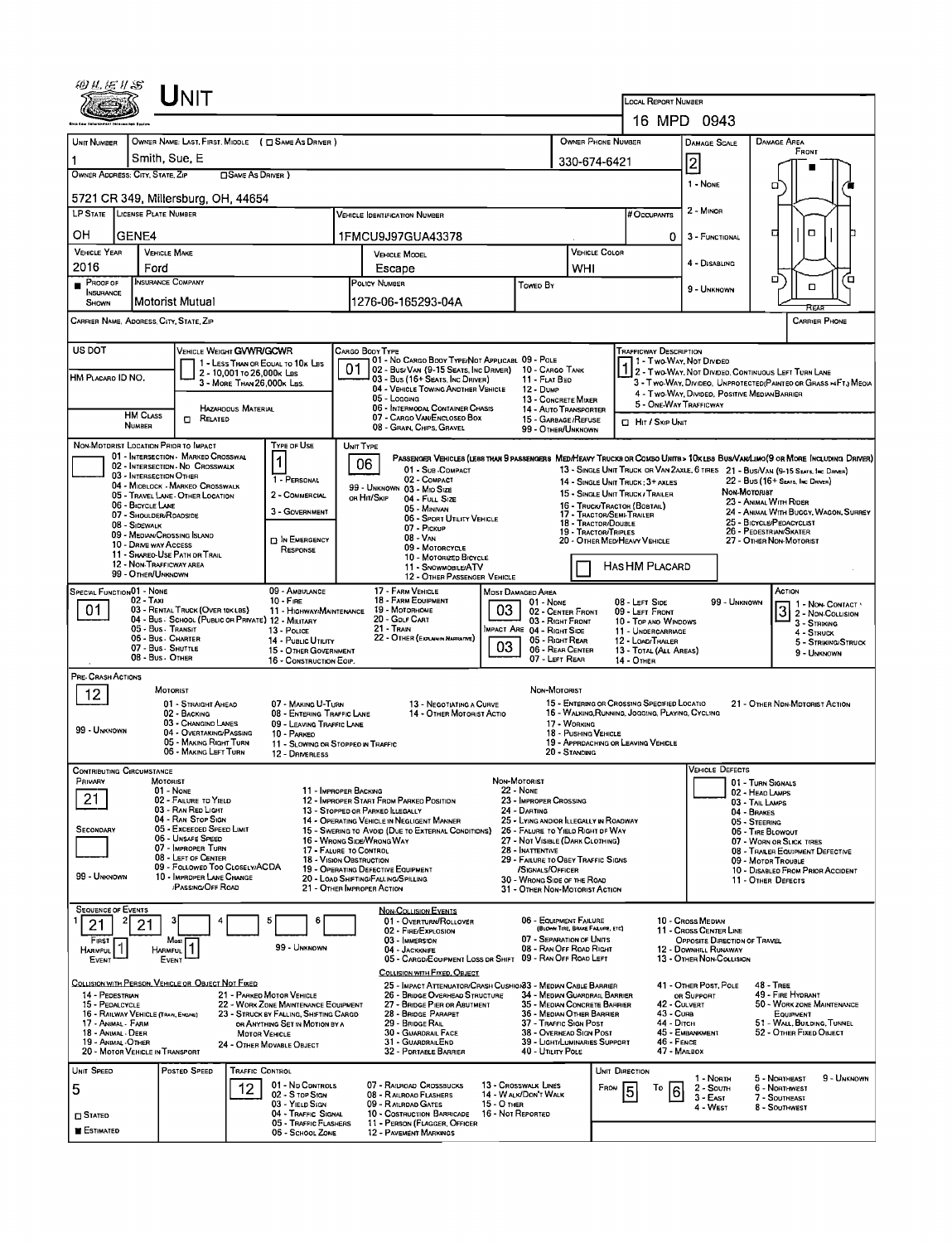| 16 MPD 0943<br>OWNER PHONE NUMBER<br>OWNER NAME: LAST, FIRST, MIDDLE ( C SAME AS DRIVER )<br>DAMAGE AREA<br><b>DAMAGE SCALE</b><br>FRONT<br>Hundley, Tammy, S<br>$\overline{2}$<br>330-473-3685<br>о<br>OWNER ADDRESS: CITY, STATE, ZIP<br><b>CISAME AS DRIVER</b> )<br>1 - Nove<br>ជ<br>2 - MINOR<br># OCCUPANTS<br><b>VEHICLE IDENTIFICATION NUMBER</b><br>۵<br>c<br>C863643<br>KNDJP3A58F7749575<br>0<br>3 - FUNCTIONAL<br><b>VEHICLE MAKE</b><br>VEHICLE COLOR<br>VEHICLE MODEL<br>4 - DISABLING<br>Other<br>SIL<br>Kia Motors Corporation<br>۵<br>้อ<br><b>INSURANCE COMPANY</b><br>POLICY NUMBER<br>Towed By<br>α<br>9 - UNKNOWN<br><b>INSURANCE</b><br>Progressive<br>906159433<br>SHOWN<br>ਸਿਟਨ<br><b>CARRIER PHONE</b><br>CARRIER NAME, ADDRESS, CITY, STATE, ZIP<br>TRAFFICWAY DESCRIPTION<br><b>VEHICLE WEIGHT GVWR/GCWR</b><br>CARGO BODY TYPE<br>01 - No CARGO BODY TYPE/NOT APPLICABL 09 - POLE<br>1 - Two-Way, Not Divided<br>1 - LESS THAN OR EQUAL TO 10K LBS<br>01<br>02 - Bus Van (9-15 Seats, Inc Driver)<br>10 - CARGO TANK<br>1 2 - Two-Way, Not Divideo, Continuous Left Turn Lane<br>2 - 10,001 to 26,000k Las<br>HM PLACARD ID NO.<br>03 - Bus (16+ Seats, Inc DRIVER)<br>11 - FLAT BED<br>3 - MORE THAN 26,000K LBS.<br>3 - Two-Way, Divided, Unprotected (Painted or Grass >4Ft.) Media<br>04 - VEHICLE TOWING ANOTHER VEHICLE<br>12 - Dump<br>4 - Two-Way, Divided, Positive Median Barrier<br>05 - Logging<br>13 - CONCRETE MIXER<br>5 - ONE-WAY TRAFFICWAY<br>06 - INTERMOOAL CONTAINER CHASIS<br>HAZARDOUS MATERIAL<br>14 - AUTO TRANSPORTER<br><b>HM CLASS</b><br>07 - CARGO VAN ENCLOSED BOX<br>$\Box$<br>RELATED<br>15 - GARBAGE /REFUSE<br><b>CL HIT / SKIP UNIT</b><br>NUMBER<br>08 - GRAIN, CHPS, GRAVEL<br>99 - OTHER/UNKNOWN<br>NON-MOTORIST LOCATION PRIOR TO IMPACT<br>TYPE OF USE<br><b>UNIT TYPE</b><br>01 - INTERSECTION - MARKED CROSSWAL<br>PASSENGER VEHICLES (LESS THAN 9 PASSENGERS MEDIMEANY TRUCKS OR COMBO UNITS > 10X LBS BUS/VAN/LIMO(9 OR MORE INCLUDING DRIVER)<br>$\mathbf{1}$<br>03<br>02 - INTERSECTION - NO CROSSWALK<br>01 - Sub-Compact<br>13 - SINGLE UNIT TRUCK OR VAN ZAXLE, 6 TIRES 21 - BUS/VAN (9-15 SEATS, INC DRIVER)<br>03 - INTERSECTION OTHER<br>1 - PERSONAL<br>02 - COMPACT<br>22 - Bus (15+ Seats, Inc Driver)<br>14 - SINGLE UNIT TRUCK: 3+ AXLES<br>04 - MIDBLOCK - MARKED CROSSWALK<br>99 - UNKNOWN 03 - MID SIZE<br>Non-Motorist<br>15 - SINGLE UNIT TRUCK! TRAILER<br>2 - COMMERCIAL<br>05 - TRAVEL LANE - OTHER LOCATION<br>on Hrt/Skip<br>04 - FULL SIZE<br>23 - ANIMAL WITH RIDER<br>06 - BICYCLE LANE<br>16 - TRUCK/TRACTOR (BOBTAR.)<br>05 - MINIVAN<br>3 - GOVERNMENT<br>17 - TRACTOR/SEMI-TRAILER<br>07 - Shoulder/Roadside<br>06 - SPORT UTILITY VEHICLE<br>25 - BICYCLE/PEDACYCLIST<br>18 - TRACTOR/DOUBLE<br>08 - Sidewalk<br>$07 - P_{ICKUP}$<br>26 - PEDESTRIAN/SKATER<br>19 - TRACTOR/TRIPLES<br>09 - MEDIAN/CROSSING ISLAND<br>$08 - V_{AM}$<br><b>DIN EMERGENCY</b><br>20 - OTHER MEDIHEAVY VEHICLE<br>27 - OTHER NON-MOTORIST<br>10 - DRIVE WAY ACCESS<br>09 - MOTORCYCLE<br>RESPONSE<br>11 - SHAREG-USE PATH OR TRAIL<br>10 - MOTORIZED BICYCLE<br>12 - NON-TRAFFICWAY AREA<br>HAS HM PLACARD<br>11 - SNOWMOBILE/ATV<br>99 - OTHER/UNKNOWN<br>12 - OTHER PASSENGER VEHICLE<br><b>U9 - AMBULANCE</b><br>17 - FARM VEHICLE<br><b>SPECIAL FUNCTION 01 - NONE</b><br>ACTION<br>MOST DAMAGED AREA<br>$02 - TAX$<br>18 - FARM EQUIPMENT<br>$10 -$ Fire<br>08 - LEFT SIDE<br>99 - UNKNOWN<br>$01 - None$<br>1 - Non-CONTACT<br>4 2 - Non-Collision<br>01<br>03<br>03 - RENTAL TRUCK (OVER 10KLBS)<br>19 - Мотояноме<br>11 - HIGHWAY/MAINTENANCE<br>02 - CENTER FRONT<br>09 - LEFT FRONT<br>04 - Bus - School (Public or Private) 12 - Military<br>20 - GOLF CART<br>03 - RIGHT FRONT<br>10 - TOP AND WINDOWS<br>3 - STRIKING<br>05 - Bus - Transit<br>21 - Tran<br>MPACT ARE 04 - RIGHT SIDE<br>13 - POLICE<br>11 - UNDERCARRIAGE<br>4 - STRUCK<br>06 - Bus. CHARTER<br>22 - OTHER (EXPLAN IN NARRATIVE)<br>05 - RIGHT REAR<br>14 - PUBLIC UTILITY<br>12 - LOAD/TRAILER<br>5 - STRIKING/STRUCK<br>03<br>07 - Bus - SHUTTLE<br>06 - REAR CENTER<br>13 - TOTAL (ALL AREAS)<br>15 - OTHER GOVERNMENT<br>9 - UNKNOWN<br>08 - Bus - OTHER<br>07 - LEFT REAR<br>16 - CONSTRUCTION EQIP.<br>14 - OTHER<br>PRE-CRASH ACTIONS<br>MOTORIST<br>NON-MOTORIST<br>10<br>15 - ENTERING OR CROSSING SPECIFIED LOCATIO<br>07 - MAKINO U-TURN<br>21 - OTHER NON-MOTORIST ACTION<br>01 - STRAIGHT AHEAD<br>13 - Negotiating a Curve<br>16 - WALKING, RUNNING, JOGGING, PLAYING, CYCLING<br>02 - BACKING<br>08 - ENTERING TRAFFIC LANE<br>14 - Other Motorist Actio<br>03 - CHANGING LANES<br>09 - LEAVING TRAFFIC LANE<br>17 - WORKING<br>99 - UNKNOWN<br>04 - OVERTAKING/PASSING<br>18 - PUSHING VEHICLE<br>10 - PARKED<br>05 - MAKING RIGHT TURN<br>19 - APPROACHING OR LEAVING VEHICLE<br>11 - SLOWING OR STOPPED IN TRAFFIC<br>06 - MAKING LEFT TURN<br>20 - STANDING<br>12 - DRIVERLESS<br>Vehicle Defects<br><b>CONTRIBUTING CIRCUMSTANCE</b><br>NON-MOTORIST<br>MOTORIST<br>01 - TURN SIGNALS<br>22 - None<br>01 - None<br>11 - IMPROPER BACKING<br>02 - HEAO LAMPS<br>01<br>02 - FAILURE TO YIELD<br>12 - IMPROPER START FROM PARKED POSITION<br>23 - IMPROPER CROSSING<br>03 - TAIL LAMPS<br>03 - RAN RED LIGHT<br>13 - STOPPED OR PARKEO LLEGALLY<br>24 - DARTING<br>04 - BRAKES<br>04 - Ran Stop Sign<br>14 - OPERATING VEHICLE IN NEGLIGENT MANNER<br>25 - LYING AND/OR ILLEGALLY IN ROADWAY<br>05 - STEERING<br>05 - Exceeded Speed Limit<br>15 - Swering to Avoid (DUE TO EXTERNAL CONDITIONS)<br>26 - FALURE TO YIELD RIGHT OF WAY<br>06 - TIRE BLOWDUT<br>06 - Unsafe Speed<br>16 - WRONG SIDE/WRONG WAY<br>27 - NOT VISIBLE (DARK CLOTHING)<br>07 - WORN OR SLICK TIRES<br>07 - Improper Turn<br>17 - FALURE TO CONTROL<br>28 - INATTENTIVE<br>08 - TRAILER EQUIPMENT DEFECTIVE<br>08 - LEFT OF CENTER<br>18 - VISION OBSTRUCTION<br>29 - FAILURE TO OBEY TRAFFIC SIGNS<br>09 - MOTOR TROUBLE<br>09 - FOLLOWED TOO CLOSELY/ACDA<br>19 - OPERATING DEFECTIVE EQUIPMENT<br>/SIGNALS/OFFICER<br>10 - DISABLED FROM PRIOR ACCIOENT<br>10 - IMPROPER LANE CHANGE<br>20 - LOAD SHIFTING/FALLING/SPILLING<br>30 - WRDNG SIDE OF THE ROAD<br>11 - OTHER DEFECTS<br><b>PASSING/OFF ROAD</b><br>21 - OTHER IMPROPER ACTION<br>31 - OTHER NON-MOTORIST ACTION<br><b>SEQUENCE OF EVENTS</b><br><b>NON-COLLISION EVENTS</b><br>06 - EQUIPMENT FAILURE<br>10 - Cross Median<br>6<br>01 - OVERTURN/ROLLOVER<br>20<br>(BLOWN TIRE, BRAKE FAILURE, ETC)<br>11 - Cross CENTER LINE<br>02 - FIRE/EXPLOSION<br>07 - SEPARATION OF UNITS<br>03 - IMMERSION<br>OPPOSITE DIRECTION OF TRAVEL<br>FIRST,<br>Most I<br>HARMFUL <sup>1</sup><br>99 - UNKNOWN<br>08 - RAN OFF ROAD RIGHT<br>04 - JACKKNIFE<br>12 - DOWNHEL RUNAWAY<br>HARMFUL<br>09 - RAN OFF ROAD LEFT<br>05 - CARGO/EQUIPMENT LOSS OR SHIFT<br>13 - OTHER NON-COLLISION<br>EVENT<br>EVENT<br><b>COLLISION WITH FIXED, OBJECT</b><br>COLLISION WITH PERSON, VEHICLE OR OBJECT NOT FIXED<br>25 - IMPACT ATTENUATOR/CRASH CUSHION33 - MEDIAN CABLE BARRIER<br>41 - OTHER POST, POLE<br><b>48 - TREE</b><br>49 - FIRE HYDRANT<br>14 - PEDESTRIAN<br>21 - PARKED MOTOR VEHICLE<br>34 - MEDIAN GUARDRAIL BARRIER<br>26 - BRIDGE OVERHEAD STRUCTURE<br>OR SUPPORT<br>42 - CULVERT<br>50 - WORK ZONE MAINTENANCE<br>22 - WORK ZONE MAINTENANCE EQUIPMENT<br>27 - BRIDGE PIER OR ABUTMENT<br>35 - Median Concrete Barrier<br>15 - PEDALCYCLE<br>36 - MEDIAN OTHER BARRIER<br>28 - BRIDGE PARAPET<br>43 - Curs<br>16 - RAILWAY VEHICLE [TRAIN, ENGINE]<br>23 - STRUCK BY FALLING, SHIFTING CARGO<br>EQUIPMENT<br>44 - Опсн<br>51 - WALL, BUILDING, TUNNEL<br>37 - TRAFFIC SIGN POST<br>17 - Animal - Farm<br>OR ANYTHING SET IN MOTION BY A<br>29 - BROGE RAIL<br>38 - Overhead Sign Post<br>45 - Embankment<br>52 - OTHER FIXED OBJECT<br>18 - Animal - Deer<br>30 - GUARDRAIL FACE<br><b>MOTOR VEHICLE</b><br>46 - FENCE<br>19 - ANIMAL OTHER<br>31 - GUARDRAILEND<br>39 - Light/Luminaries Support<br>24 - OTHER MOVABLE OBJECT<br>47 - MAILBOX<br>20 - MOTOR VEHICLE IN TRANSPORT<br>32 - PORTABLE BARRIER<br>40 - UTILITY POLE<br>Posteo Speed<br><b>TRAFFIC CONTROL</b><br>UNIT DIRECTION<br>1 - NORTH<br>5 - NORTHEAST<br>01 - No CONTROLS<br>07 - RALROAD CROSSBUCKS<br>13 - CROSSWALK LINES<br>12<br>Τо<br>6 - NORTHWEST<br>FROM<br>2 - South<br>3<br>14 - WALK/DON'T WALK<br>02 - S rop Sign<br>08 - RAILROAD FLASHERS<br>$3 - EAST$<br>7 - SOUTHEAST<br>15 - О тнев<br>03 - Yield Sign<br>09 - RAILROAD GATES<br>4 - West<br>8 - SOUTHWEST<br>04 - TRAFFIC SIGNAL<br>10 - COSTRUCTION BARRICADE<br>16 - Not Reported<br>05 - TRAFFIC FLASHERS<br>11 - PERSON (FLAGGER, OFFICER<br><b>ESTIMATED</b><br>06 - SCHOOL ZONE<br>12 - PAVEMENT MARKINGS | 咽丛医#\$                        |                                                   | NIT |  |  |  |  |  |  |  |  |                     |  |                                       |             |  |
|----------------------------------------------------------------------------------------------------------------------------------------------------------------------------------------------------------------------------------------------------------------------------------------------------------------------------------------------------------------------------------------------------------------------------------------------------------------------------------------------------------------------------------------------------------------------------------------------------------------------------------------------------------------------------------------------------------------------------------------------------------------------------------------------------------------------------------------------------------------------------------------------------------------------------------------------------------------------------------------------------------------------------------------------------------------------------------------------------------------------------------------------------------------------------------------------------------------------------------------------------------------------------------------------------------------------------------------------------------------------------------------------------------------------------------------------------------------------------------------------------------------------------------------------------------------------------------------------------------------------------------------------------------------------------------------------------------------------------------------------------------------------------------------------------------------------------------------------------------------------------------------------------------------------------------------------------------------------------------------------------------------------------------------------------------------------------------------------------------------------------------------------------------------------------------------------------------------------------------------------------------------------------------------------------------------------------------------------------------------------------------------------------------------------------------------------------------------------------------------------------------------------------------------------------------------------------------------------------------------------------------------------------------------------------------------------------------------------------------------------------------------------------------------------------------------------------------------------------------------------------------------------------------------------------------------------------------------------------------------------------------------------------------------------------------------------------------------------------------------------------------------------------------------------------------------------------------------------------------------------------------------------------------------------------------------------------------------------------------------------------------------------------------------------------------------------------------------------------------------------------------------------------------------------------------------------------------------------------------------------------------------------------------------------------------------------------------------------------------------------------------------------------------------------------------------------------------------------------------------------------------------------------------------------------------------------------------------------------------------------------------------------------------------------------------------------------------------------------------------------------------------------------------------------------------------------------------------------------------------------------------------------------------------------------------------------------------------------------------------------------------------------------------------------------------------------------------------------------------------------------------------------------------------------------------------------------------------------------------------------------------------------------------------------------------------------------------------------------------------------------------------------------------------------------------------------------------------------------------------------------------------------------------------------------------------------------------------------------------------------------------------------------------------------------------------------------------------------------------------------------------------------------------------------------------------------------------------------------------------------------------------------------------------------------------------------------------------------------------------------------------------------------------------------------------------------------------------------------------------------------------------------------------------------------------------------------------------------------------------------------------------------------------------------------------------------------------------------------------------------------------------------------------------------------------------------------------------------------------------------------------------------------------------------------------------------------------------------------------------------------------------------------------------------------------------------------------------------------------------------------------------------------------------------------------------------------------------------------------------------------------------------------------------------------------------------------------------------------------------------------------------------------------------------------------------------------------------------------------------------------------------------------------------------------------------------------------------------------------------------------------------------------------------------------------------------------------------------------------------------------------------------------------------------------------------------------------------------------------------------------------------------------------------------------------------------------------------------------------------------------------------------------------------------------------------------------------------------------------------------------------------------------------------------------------------------------------------------------------------------------------------------------------------------------------------------------------------------------------------------------------------------------------------------------------------------------------------------------------------------------------------------------------------------------------------------------------------------------------------------------------------------------------------------------------------------------------------------------------------------------------------------------------------------------------------------------------------------------------------------------------------------------------------------------------------------------------------------------------------------------------------------------------------------------------------------------------------------------------------------------------------------------------------------------------------------------------------------------------------------------------------------------------------------------------------------------------------------------------------------------------------------------------------------------------------------------------------------------------------------------------------------------------------------------------------------------------------------------------------------------------------------------------------------------------------------------------------------------------------------------------------------------------|-------------------------------|---------------------------------------------------|-----|--|--|--|--|--|--|--|--|---------------------|--|---------------------------------------|-------------|--|
|                                                                                                                                                                                                                                                                                                                                                                                                                                                                                                                                                                                                                                                                                                                                                                                                                                                                                                                                                                                                                                                                                                                                                                                                                                                                                                                                                                                                                                                                                                                                                                                                                                                                                                                                                                                                                                                                                                                                                                                                                                                                                                                                                                                                                                                                                                                                                                                                                                                                                                                                                                                                                                                                                                                                                                                                                                                                                                                                                                                                                                                                                                                                                                                                                                                                                                                                                                                                                                                                                                                                                                                                                                                                                                                                                                                                                                                                                                                                                                                                                                                                                                                                                                                                                                                                                                                                                                                                                                                                                                                                                                                                                                                                                                                                                                                                                                                                                                                                                                                                                                                                                                                                                                                                                                                                                                                                                                                                                                                                                                                                                                                                                                                                                                                                                                                                                                                                                                                                                                                                                                                                                                                                                                                                                                                                                                                                                                                                                                                                                                                                                                                                                                                                                                                                                                                                                                                                                                                                                                                                                                                                                                                                                                                                                                                                                                                                                                                                                                                                                                                                                                                                                                                                                                                                                                                                                                                                                                                                                                                                                                                                                                                                                                                                                                                                                                                                                                                                                                                                                                                                                                                                                                                                                                                                                                                  |                               |                                                   |     |  |  |  |  |  |  |  |  | LOCAL REPORT NUMBER |  |                                       |             |  |
|                                                                                                                                                                                                                                                                                                                                                                                                                                                                                                                                                                                                                                                                                                                                                                                                                                                                                                                                                                                                                                                                                                                                                                                                                                                                                                                                                                                                                                                                                                                                                                                                                                                                                                                                                                                                                                                                                                                                                                                                                                                                                                                                                                                                                                                                                                                                                                                                                                                                                                                                                                                                                                                                                                                                                                                                                                                                                                                                                                                                                                                                                                                                                                                                                                                                                                                                                                                                                                                                                                                                                                                                                                                                                                                                                                                                                                                                                                                                                                                                                                                                                                                                                                                                                                                                                                                                                                                                                                                                                                                                                                                                                                                                                                                                                                                                                                                                                                                                                                                                                                                                                                                                                                                                                                                                                                                                                                                                                                                                                                                                                                                                                                                                                                                                                                                                                                                                                                                                                                                                                                                                                                                                                                                                                                                                                                                                                                                                                                                                                                                                                                                                                                                                                                                                                                                                                                                                                                                                                                                                                                                                                                                                                                                                                                                                                                                                                                                                                                                                                                                                                                                                                                                                                                                                                                                                                                                                                                                                                                                                                                                                                                                                                                                                                                                                                                                                                                                                                                                                                                                                                                                                                                                                                                                                                                                  | UNIT NUMBER                   |                                                   |     |  |  |  |  |  |  |  |  |                     |  |                                       |             |  |
|                                                                                                                                                                                                                                                                                                                                                                                                                                                                                                                                                                                                                                                                                                                                                                                                                                                                                                                                                                                                                                                                                                                                                                                                                                                                                                                                                                                                                                                                                                                                                                                                                                                                                                                                                                                                                                                                                                                                                                                                                                                                                                                                                                                                                                                                                                                                                                                                                                                                                                                                                                                                                                                                                                                                                                                                                                                                                                                                                                                                                                                                                                                                                                                                                                                                                                                                                                                                                                                                                                                                                                                                                                                                                                                                                                                                                                                                                                                                                                                                                                                                                                                                                                                                                                                                                                                                                                                                                                                                                                                                                                                                                                                                                                                                                                                                                                                                                                                                                                                                                                                                                                                                                                                                                                                                                                                                                                                                                                                                                                                                                                                                                                                                                                                                                                                                                                                                                                                                                                                                                                                                                                                                                                                                                                                                                                                                                                                                                                                                                                                                                                                                                                                                                                                                                                                                                                                                                                                                                                                                                                                                                                                                                                                                                                                                                                                                                                                                                                                                                                                                                                                                                                                                                                                                                                                                                                                                                                                                                                                                                                                                                                                                                                                                                                                                                                                                                                                                                                                                                                                                                                                                                                                                                                                                                                                  | 2                             |                                                   |     |  |  |  |  |  |  |  |  |                     |  |                                       |             |  |
|                                                                                                                                                                                                                                                                                                                                                                                                                                                                                                                                                                                                                                                                                                                                                                                                                                                                                                                                                                                                                                                                                                                                                                                                                                                                                                                                                                                                                                                                                                                                                                                                                                                                                                                                                                                                                                                                                                                                                                                                                                                                                                                                                                                                                                                                                                                                                                                                                                                                                                                                                                                                                                                                                                                                                                                                                                                                                                                                                                                                                                                                                                                                                                                                                                                                                                                                                                                                                                                                                                                                                                                                                                                                                                                                                                                                                                                                                                                                                                                                                                                                                                                                                                                                                                                                                                                                                                                                                                                                                                                                                                                                                                                                                                                                                                                                                                                                                                                                                                                                                                                                                                                                                                                                                                                                                                                                                                                                                                                                                                                                                                                                                                                                                                                                                                                                                                                                                                                                                                                                                                                                                                                                                                                                                                                                                                                                                                                                                                                                                                                                                                                                                                                                                                                                                                                                                                                                                                                                                                                                                                                                                                                                                                                                                                                                                                                                                                                                                                                                                                                                                                                                                                                                                                                                                                                                                                                                                                                                                                                                                                                                                                                                                                                                                                                                                                                                                                                                                                                                                                                                                                                                                                                                                                                                                                                  |                               |                                                   |     |  |  |  |  |  |  |  |  |                     |  |                                       |             |  |
|                                                                                                                                                                                                                                                                                                                                                                                                                                                                                                                                                                                                                                                                                                                                                                                                                                                                                                                                                                                                                                                                                                                                                                                                                                                                                                                                                                                                                                                                                                                                                                                                                                                                                                                                                                                                                                                                                                                                                                                                                                                                                                                                                                                                                                                                                                                                                                                                                                                                                                                                                                                                                                                                                                                                                                                                                                                                                                                                                                                                                                                                                                                                                                                                                                                                                                                                                                                                                                                                                                                                                                                                                                                                                                                                                                                                                                                                                                                                                                                                                                                                                                                                                                                                                                                                                                                                                                                                                                                                                                                                                                                                                                                                                                                                                                                                                                                                                                                                                                                                                                                                                                                                                                                                                                                                                                                                                                                                                                                                                                                                                                                                                                                                                                                                                                                                                                                                                                                                                                                                                                                                                                                                                                                                                                                                                                                                                                                                                                                                                                                                                                                                                                                                                                                                                                                                                                                                                                                                                                                                                                                                                                                                                                                                                                                                                                                                                                                                                                                                                                                                                                                                                                                                                                                                                                                                                                                                                                                                                                                                                                                                                                                                                                                                                                                                                                                                                                                                                                                                                                                                                                                                                                                                                                                                                                                  |                               | 127 E Adams Street Apt B4, Millersburg, OH, 44654 |     |  |  |  |  |  |  |  |  |                     |  |                                       |             |  |
|                                                                                                                                                                                                                                                                                                                                                                                                                                                                                                                                                                                                                                                                                                                                                                                                                                                                                                                                                                                                                                                                                                                                                                                                                                                                                                                                                                                                                                                                                                                                                                                                                                                                                                                                                                                                                                                                                                                                                                                                                                                                                                                                                                                                                                                                                                                                                                                                                                                                                                                                                                                                                                                                                                                                                                                                                                                                                                                                                                                                                                                                                                                                                                                                                                                                                                                                                                                                                                                                                                                                                                                                                                                                                                                                                                                                                                                                                                                                                                                                                                                                                                                                                                                                                                                                                                                                                                                                                                                                                                                                                                                                                                                                                                                                                                                                                                                                                                                                                                                                                                                                                                                                                                                                                                                                                                                                                                                                                                                                                                                                                                                                                                                                                                                                                                                                                                                                                                                                                                                                                                                                                                                                                                                                                                                                                                                                                                                                                                                                                                                                                                                                                                                                                                                                                                                                                                                                                                                                                                                                                                                                                                                                                                                                                                                                                                                                                                                                                                                                                                                                                                                                                                                                                                                                                                                                                                                                                                                                                                                                                                                                                                                                                                                                                                                                                                                                                                                                                                                                                                                                                                                                                                                                                                                                                                                  | LP STATE LICENSE PLATE NUMBER |                                                   |     |  |  |  |  |  |  |  |  |                     |  |                                       |             |  |
|                                                                                                                                                                                                                                                                                                                                                                                                                                                                                                                                                                                                                                                                                                                                                                                                                                                                                                                                                                                                                                                                                                                                                                                                                                                                                                                                                                                                                                                                                                                                                                                                                                                                                                                                                                                                                                                                                                                                                                                                                                                                                                                                                                                                                                                                                                                                                                                                                                                                                                                                                                                                                                                                                                                                                                                                                                                                                                                                                                                                                                                                                                                                                                                                                                                                                                                                                                                                                                                                                                                                                                                                                                                                                                                                                                                                                                                                                                                                                                                                                                                                                                                                                                                                                                                                                                                                                                                                                                                                                                                                                                                                                                                                                                                                                                                                                                                                                                                                                                                                                                                                                                                                                                                                                                                                                                                                                                                                                                                                                                                                                                                                                                                                                                                                                                                                                                                                                                                                                                                                                                                                                                                                                                                                                                                                                                                                                                                                                                                                                                                                                                                                                                                                                                                                                                                                                                                                                                                                                                                                                                                                                                                                                                                                                                                                                                                                                                                                                                                                                                                                                                                                                                                                                                                                                                                                                                                                                                                                                                                                                                                                                                                                                                                                                                                                                                                                                                                                                                                                                                                                                                                                                                                                                                                                                                                  | OH.                           |                                                   |     |  |  |  |  |  |  |  |  |                     |  |                                       |             |  |
|                                                                                                                                                                                                                                                                                                                                                                                                                                                                                                                                                                                                                                                                                                                                                                                                                                                                                                                                                                                                                                                                                                                                                                                                                                                                                                                                                                                                                                                                                                                                                                                                                                                                                                                                                                                                                                                                                                                                                                                                                                                                                                                                                                                                                                                                                                                                                                                                                                                                                                                                                                                                                                                                                                                                                                                                                                                                                                                                                                                                                                                                                                                                                                                                                                                                                                                                                                                                                                                                                                                                                                                                                                                                                                                                                                                                                                                                                                                                                                                                                                                                                                                                                                                                                                                                                                                                                                                                                                                                                                                                                                                                                                                                                                                                                                                                                                                                                                                                                                                                                                                                                                                                                                                                                                                                                                                                                                                                                                                                                                                                                                                                                                                                                                                                                                                                                                                                                                                                                                                                                                                                                                                                                                                                                                                                                                                                                                                                                                                                                                                                                                                                                                                                                                                                                                                                                                                                                                                                                                                                                                                                                                                                                                                                                                                                                                                                                                                                                                                                                                                                                                                                                                                                                                                                                                                                                                                                                                                                                                                                                                                                                                                                                                                                                                                                                                                                                                                                                                                                                                                                                                                                                                                                                                                                                                                  | <b>VEHICLE YEAR</b>           |                                                   |     |  |  |  |  |  |  |  |  |                     |  |                                       |             |  |
|                                                                                                                                                                                                                                                                                                                                                                                                                                                                                                                                                                                                                                                                                                                                                                                                                                                                                                                                                                                                                                                                                                                                                                                                                                                                                                                                                                                                                                                                                                                                                                                                                                                                                                                                                                                                                                                                                                                                                                                                                                                                                                                                                                                                                                                                                                                                                                                                                                                                                                                                                                                                                                                                                                                                                                                                                                                                                                                                                                                                                                                                                                                                                                                                                                                                                                                                                                                                                                                                                                                                                                                                                                                                                                                                                                                                                                                                                                                                                                                                                                                                                                                                                                                                                                                                                                                                                                                                                                                                                                                                                                                                                                                                                                                                                                                                                                                                                                                                                                                                                                                                                                                                                                                                                                                                                                                                                                                                                                                                                                                                                                                                                                                                                                                                                                                                                                                                                                                                                                                                                                                                                                                                                                                                                                                                                                                                                                                                                                                                                                                                                                                                                                                                                                                                                                                                                                                                                                                                                                                                                                                                                                                                                                                                                                                                                                                                                                                                                                                                                                                                                                                                                                                                                                                                                                                                                                                                                                                                                                                                                                                                                                                                                                                                                                                                                                                                                                                                                                                                                                                                                                                                                                                                                                                                                                                  | 2015                          |                                                   |     |  |  |  |  |  |  |  |  |                     |  |                                       |             |  |
|                                                                                                                                                                                                                                                                                                                                                                                                                                                                                                                                                                                                                                                                                                                                                                                                                                                                                                                                                                                                                                                                                                                                                                                                                                                                                                                                                                                                                                                                                                                                                                                                                                                                                                                                                                                                                                                                                                                                                                                                                                                                                                                                                                                                                                                                                                                                                                                                                                                                                                                                                                                                                                                                                                                                                                                                                                                                                                                                                                                                                                                                                                                                                                                                                                                                                                                                                                                                                                                                                                                                                                                                                                                                                                                                                                                                                                                                                                                                                                                                                                                                                                                                                                                                                                                                                                                                                                                                                                                                                                                                                                                                                                                                                                                                                                                                                                                                                                                                                                                                                                                                                                                                                                                                                                                                                                                                                                                                                                                                                                                                                                                                                                                                                                                                                                                                                                                                                                                                                                                                                                                                                                                                                                                                                                                                                                                                                                                                                                                                                                                                                                                                                                                                                                                                                                                                                                                                                                                                                                                                                                                                                                                                                                                                                                                                                                                                                                                                                                                                                                                                                                                                                                                                                                                                                                                                                                                                                                                                                                                                                                                                                                                                                                                                                                                                                                                                                                                                                                                                                                                                                                                                                                                                                                                                                                                  | $P_{\text{ROOF OF}}$          |                                                   |     |  |  |  |  |  |  |  |  |                     |  |                                       |             |  |
|                                                                                                                                                                                                                                                                                                                                                                                                                                                                                                                                                                                                                                                                                                                                                                                                                                                                                                                                                                                                                                                                                                                                                                                                                                                                                                                                                                                                                                                                                                                                                                                                                                                                                                                                                                                                                                                                                                                                                                                                                                                                                                                                                                                                                                                                                                                                                                                                                                                                                                                                                                                                                                                                                                                                                                                                                                                                                                                                                                                                                                                                                                                                                                                                                                                                                                                                                                                                                                                                                                                                                                                                                                                                                                                                                                                                                                                                                                                                                                                                                                                                                                                                                                                                                                                                                                                                                                                                                                                                                                                                                                                                                                                                                                                                                                                                                                                                                                                                                                                                                                                                                                                                                                                                                                                                                                                                                                                                                                                                                                                                                                                                                                                                                                                                                                                                                                                                                                                                                                                                                                                                                                                                                                                                                                                                                                                                                                                                                                                                                                                                                                                                                                                                                                                                                                                                                                                                                                                                                                                                                                                                                                                                                                                                                                                                                                                                                                                                                                                                                                                                                                                                                                                                                                                                                                                                                                                                                                                                                                                                                                                                                                                                                                                                                                                                                                                                                                                                                                                                                                                                                                                                                                                                                                                                                                                  |                               |                                                   |     |  |  |  |  |  |  |  |  |                     |  |                                       |             |  |
|                                                                                                                                                                                                                                                                                                                                                                                                                                                                                                                                                                                                                                                                                                                                                                                                                                                                                                                                                                                                                                                                                                                                                                                                                                                                                                                                                                                                                                                                                                                                                                                                                                                                                                                                                                                                                                                                                                                                                                                                                                                                                                                                                                                                                                                                                                                                                                                                                                                                                                                                                                                                                                                                                                                                                                                                                                                                                                                                                                                                                                                                                                                                                                                                                                                                                                                                                                                                                                                                                                                                                                                                                                                                                                                                                                                                                                                                                                                                                                                                                                                                                                                                                                                                                                                                                                                                                                                                                                                                                                                                                                                                                                                                                                                                                                                                                                                                                                                                                                                                                                                                                                                                                                                                                                                                                                                                                                                                                                                                                                                                                                                                                                                                                                                                                                                                                                                                                                                                                                                                                                                                                                                                                                                                                                                                                                                                                                                                                                                                                                                                                                                                                                                                                                                                                                                                                                                                                                                                                                                                                                                                                                                                                                                                                                                                                                                                                                                                                                                                                                                                                                                                                                                                                                                                                                                                                                                                                                                                                                                                                                                                                                                                                                                                                                                                                                                                                                                                                                                                                                                                                                                                                                                                                                                                                                                  |                               |                                                   |     |  |  |  |  |  |  |  |  |                     |  |                                       |             |  |
|                                                                                                                                                                                                                                                                                                                                                                                                                                                                                                                                                                                                                                                                                                                                                                                                                                                                                                                                                                                                                                                                                                                                                                                                                                                                                                                                                                                                                                                                                                                                                                                                                                                                                                                                                                                                                                                                                                                                                                                                                                                                                                                                                                                                                                                                                                                                                                                                                                                                                                                                                                                                                                                                                                                                                                                                                                                                                                                                                                                                                                                                                                                                                                                                                                                                                                                                                                                                                                                                                                                                                                                                                                                                                                                                                                                                                                                                                                                                                                                                                                                                                                                                                                                                                                                                                                                                                                                                                                                                                                                                                                                                                                                                                                                                                                                                                                                                                                                                                                                                                                                                                                                                                                                                                                                                                                                                                                                                                                                                                                                                                                                                                                                                                                                                                                                                                                                                                                                                                                                                                                                                                                                                                                                                                                                                                                                                                                                                                                                                                                                                                                                                                                                                                                                                                                                                                                                                                                                                                                                                                                                                                                                                                                                                                                                                                                                                                                                                                                                                                                                                                                                                                                                                                                                                                                                                                                                                                                                                                                                                                                                                                                                                                                                                                                                                                                                                                                                                                                                                                                                                                                                                                                                                                                                                                                                  | US DOT                        |                                                   |     |  |  |  |  |  |  |  |  |                     |  |                                       |             |  |
|                                                                                                                                                                                                                                                                                                                                                                                                                                                                                                                                                                                                                                                                                                                                                                                                                                                                                                                                                                                                                                                                                                                                                                                                                                                                                                                                                                                                                                                                                                                                                                                                                                                                                                                                                                                                                                                                                                                                                                                                                                                                                                                                                                                                                                                                                                                                                                                                                                                                                                                                                                                                                                                                                                                                                                                                                                                                                                                                                                                                                                                                                                                                                                                                                                                                                                                                                                                                                                                                                                                                                                                                                                                                                                                                                                                                                                                                                                                                                                                                                                                                                                                                                                                                                                                                                                                                                                                                                                                                                                                                                                                                                                                                                                                                                                                                                                                                                                                                                                                                                                                                                                                                                                                                                                                                                                                                                                                                                                                                                                                                                                                                                                                                                                                                                                                                                                                                                                                                                                                                                                                                                                                                                                                                                                                                                                                                                                                                                                                                                                                                                                                                                                                                                                                                                                                                                                                                                                                                                                                                                                                                                                                                                                                                                                                                                                                                                                                                                                                                                                                                                                                                                                                                                                                                                                                                                                                                                                                                                                                                                                                                                                                                                                                                                                                                                                                                                                                                                                                                                                                                                                                                                                                                                                                                                                                  |                               |                                                   |     |  |  |  |  |  |  |  |  |                     |  |                                       |             |  |
|                                                                                                                                                                                                                                                                                                                                                                                                                                                                                                                                                                                                                                                                                                                                                                                                                                                                                                                                                                                                                                                                                                                                                                                                                                                                                                                                                                                                                                                                                                                                                                                                                                                                                                                                                                                                                                                                                                                                                                                                                                                                                                                                                                                                                                                                                                                                                                                                                                                                                                                                                                                                                                                                                                                                                                                                                                                                                                                                                                                                                                                                                                                                                                                                                                                                                                                                                                                                                                                                                                                                                                                                                                                                                                                                                                                                                                                                                                                                                                                                                                                                                                                                                                                                                                                                                                                                                                                                                                                                                                                                                                                                                                                                                                                                                                                                                                                                                                                                                                                                                                                                                                                                                                                                                                                                                                                                                                                                                                                                                                                                                                                                                                                                                                                                                                                                                                                                                                                                                                                                                                                                                                                                                                                                                                                                                                                                                                                                                                                                                                                                                                                                                                                                                                                                                                                                                                                                                                                                                                                                                                                                                                                                                                                                                                                                                                                                                                                                                                                                                                                                                                                                                                                                                                                                                                                                                                                                                                                                                                                                                                                                                                                                                                                                                                                                                                                                                                                                                                                                                                                                                                                                                                                                                                                                                                                  |                               |                                                   |     |  |  |  |  |  |  |  |  |                     |  |                                       |             |  |
|                                                                                                                                                                                                                                                                                                                                                                                                                                                                                                                                                                                                                                                                                                                                                                                                                                                                                                                                                                                                                                                                                                                                                                                                                                                                                                                                                                                                                                                                                                                                                                                                                                                                                                                                                                                                                                                                                                                                                                                                                                                                                                                                                                                                                                                                                                                                                                                                                                                                                                                                                                                                                                                                                                                                                                                                                                                                                                                                                                                                                                                                                                                                                                                                                                                                                                                                                                                                                                                                                                                                                                                                                                                                                                                                                                                                                                                                                                                                                                                                                                                                                                                                                                                                                                                                                                                                                                                                                                                                                                                                                                                                                                                                                                                                                                                                                                                                                                                                                                                                                                                                                                                                                                                                                                                                                                                                                                                                                                                                                                                                                                                                                                                                                                                                                                                                                                                                                                                                                                                                                                                                                                                                                                                                                                                                                                                                                                                                                                                                                                                                                                                                                                                                                                                                                                                                                                                                                                                                                                                                                                                                                                                                                                                                                                                                                                                                                                                                                                                                                                                                                                                                                                                                                                                                                                                                                                                                                                                                                                                                                                                                                                                                                                                                                                                                                                                                                                                                                                                                                                                                                                                                                                                                                                                                                                                  |                               |                                                   |     |  |  |  |  |  |  |  |  |                     |  |                                       |             |  |
|                                                                                                                                                                                                                                                                                                                                                                                                                                                                                                                                                                                                                                                                                                                                                                                                                                                                                                                                                                                                                                                                                                                                                                                                                                                                                                                                                                                                                                                                                                                                                                                                                                                                                                                                                                                                                                                                                                                                                                                                                                                                                                                                                                                                                                                                                                                                                                                                                                                                                                                                                                                                                                                                                                                                                                                                                                                                                                                                                                                                                                                                                                                                                                                                                                                                                                                                                                                                                                                                                                                                                                                                                                                                                                                                                                                                                                                                                                                                                                                                                                                                                                                                                                                                                                                                                                                                                                                                                                                                                                                                                                                                                                                                                                                                                                                                                                                                                                                                                                                                                                                                                                                                                                                                                                                                                                                                                                                                                                                                                                                                                                                                                                                                                                                                                                                                                                                                                                                                                                                                                                                                                                                                                                                                                                                                                                                                                                                                                                                                                                                                                                                                                                                                                                                                                                                                                                                                                                                                                                                                                                                                                                                                                                                                                                                                                                                                                                                                                                                                                                                                                                                                                                                                                                                                                                                                                                                                                                                                                                                                                                                                                                                                                                                                                                                                                                                                                                                                                                                                                                                                                                                                                                                                                                                                                                                  |                               |                                                   |     |  |  |  |  |  |  |  |  |                     |  |                                       |             |  |
|                                                                                                                                                                                                                                                                                                                                                                                                                                                                                                                                                                                                                                                                                                                                                                                                                                                                                                                                                                                                                                                                                                                                                                                                                                                                                                                                                                                                                                                                                                                                                                                                                                                                                                                                                                                                                                                                                                                                                                                                                                                                                                                                                                                                                                                                                                                                                                                                                                                                                                                                                                                                                                                                                                                                                                                                                                                                                                                                                                                                                                                                                                                                                                                                                                                                                                                                                                                                                                                                                                                                                                                                                                                                                                                                                                                                                                                                                                                                                                                                                                                                                                                                                                                                                                                                                                                                                                                                                                                                                                                                                                                                                                                                                                                                                                                                                                                                                                                                                                                                                                                                                                                                                                                                                                                                                                                                                                                                                                                                                                                                                                                                                                                                                                                                                                                                                                                                                                                                                                                                                                                                                                                                                                                                                                                                                                                                                                                                                                                                                                                                                                                                                                                                                                                                                                                                                                                                                                                                                                                                                                                                                                                                                                                                                                                                                                                                                                                                                                                                                                                                                                                                                                                                                                                                                                                                                                                                                                                                                                                                                                                                                                                                                                                                                                                                                                                                                                                                                                                                                                                                                                                                                                                                                                                                                                                  |                               |                                                   |     |  |  |  |  |  |  |  |  |                     |  |                                       |             |  |
|                                                                                                                                                                                                                                                                                                                                                                                                                                                                                                                                                                                                                                                                                                                                                                                                                                                                                                                                                                                                                                                                                                                                                                                                                                                                                                                                                                                                                                                                                                                                                                                                                                                                                                                                                                                                                                                                                                                                                                                                                                                                                                                                                                                                                                                                                                                                                                                                                                                                                                                                                                                                                                                                                                                                                                                                                                                                                                                                                                                                                                                                                                                                                                                                                                                                                                                                                                                                                                                                                                                                                                                                                                                                                                                                                                                                                                                                                                                                                                                                                                                                                                                                                                                                                                                                                                                                                                                                                                                                                                                                                                                                                                                                                                                                                                                                                                                                                                                                                                                                                                                                                                                                                                                                                                                                                                                                                                                                                                                                                                                                                                                                                                                                                                                                                                                                                                                                                                                                                                                                                                                                                                                                                                                                                                                                                                                                                                                                                                                                                                                                                                                                                                                                                                                                                                                                                                                                                                                                                                                                                                                                                                                                                                                                                                                                                                                                                                                                                                                                                                                                                                                                                                                                                                                                                                                                                                                                                                                                                                                                                                                                                                                                                                                                                                                                                                                                                                                                                                                                                                                                                                                                                                                                                                                                                                                  |                               |                                                   |     |  |  |  |  |  |  |  |  |                     |  |                                       |             |  |
|                                                                                                                                                                                                                                                                                                                                                                                                                                                                                                                                                                                                                                                                                                                                                                                                                                                                                                                                                                                                                                                                                                                                                                                                                                                                                                                                                                                                                                                                                                                                                                                                                                                                                                                                                                                                                                                                                                                                                                                                                                                                                                                                                                                                                                                                                                                                                                                                                                                                                                                                                                                                                                                                                                                                                                                                                                                                                                                                                                                                                                                                                                                                                                                                                                                                                                                                                                                                                                                                                                                                                                                                                                                                                                                                                                                                                                                                                                                                                                                                                                                                                                                                                                                                                                                                                                                                                                                                                                                                                                                                                                                                                                                                                                                                                                                                                                                                                                                                                                                                                                                                                                                                                                                                                                                                                                                                                                                                                                                                                                                                                                                                                                                                                                                                                                                                                                                                                                                                                                                                                                                                                                                                                                                                                                                                                                                                                                                                                                                                                                                                                                                                                                                                                                                                                                                                                                                                                                                                                                                                                                                                                                                                                                                                                                                                                                                                                                                                                                                                                                                                                                                                                                                                                                                                                                                                                                                                                                                                                                                                                                                                                                                                                                                                                                                                                                                                                                                                                                                                                                                                                                                                                                                                                                                                                                                  |                               |                                                   |     |  |  |  |  |  |  |  |  |                     |  |                                       |             |  |
|                                                                                                                                                                                                                                                                                                                                                                                                                                                                                                                                                                                                                                                                                                                                                                                                                                                                                                                                                                                                                                                                                                                                                                                                                                                                                                                                                                                                                                                                                                                                                                                                                                                                                                                                                                                                                                                                                                                                                                                                                                                                                                                                                                                                                                                                                                                                                                                                                                                                                                                                                                                                                                                                                                                                                                                                                                                                                                                                                                                                                                                                                                                                                                                                                                                                                                                                                                                                                                                                                                                                                                                                                                                                                                                                                                                                                                                                                                                                                                                                                                                                                                                                                                                                                                                                                                                                                                                                                                                                                                                                                                                                                                                                                                                                                                                                                                                                                                                                                                                                                                                                                                                                                                                                                                                                                                                                                                                                                                                                                                                                                                                                                                                                                                                                                                                                                                                                                                                                                                                                                                                                                                                                                                                                                                                                                                                                                                                                                                                                                                                                                                                                                                                                                                                                                                                                                                                                                                                                                                                                                                                                                                                                                                                                                                                                                                                                                                                                                                                                                                                                                                                                                                                                                                                                                                                                                                                                                                                                                                                                                                                                                                                                                                                                                                                                                                                                                                                                                                                                                                                                                                                                                                                                                                                                                                                  |                               |                                                   |     |  |  |  |  |  |  |  |  |                     |  |                                       |             |  |
|                                                                                                                                                                                                                                                                                                                                                                                                                                                                                                                                                                                                                                                                                                                                                                                                                                                                                                                                                                                                                                                                                                                                                                                                                                                                                                                                                                                                                                                                                                                                                                                                                                                                                                                                                                                                                                                                                                                                                                                                                                                                                                                                                                                                                                                                                                                                                                                                                                                                                                                                                                                                                                                                                                                                                                                                                                                                                                                                                                                                                                                                                                                                                                                                                                                                                                                                                                                                                                                                                                                                                                                                                                                                                                                                                                                                                                                                                                                                                                                                                                                                                                                                                                                                                                                                                                                                                                                                                                                                                                                                                                                                                                                                                                                                                                                                                                                                                                                                                                                                                                                                                                                                                                                                                                                                                                                                                                                                                                                                                                                                                                                                                                                                                                                                                                                                                                                                                                                                                                                                                                                                                                                                                                                                                                                                                                                                                                                                                                                                                                                                                                                                                                                                                                                                                                                                                                                                                                                                                                                                                                                                                                                                                                                                                                                                                                                                                                                                                                                                                                                                                                                                                                                                                                                                                                                                                                                                                                                                                                                                                                                                                                                                                                                                                                                                                                                                                                                                                                                                                                                                                                                                                                                                                                                                                                                  |                               |                                                   |     |  |  |  |  |  |  |  |  |                     |  | 24 - ANIMAL WITH BUGGY, WAGON, SURREY |             |  |
|                                                                                                                                                                                                                                                                                                                                                                                                                                                                                                                                                                                                                                                                                                                                                                                                                                                                                                                                                                                                                                                                                                                                                                                                                                                                                                                                                                                                                                                                                                                                                                                                                                                                                                                                                                                                                                                                                                                                                                                                                                                                                                                                                                                                                                                                                                                                                                                                                                                                                                                                                                                                                                                                                                                                                                                                                                                                                                                                                                                                                                                                                                                                                                                                                                                                                                                                                                                                                                                                                                                                                                                                                                                                                                                                                                                                                                                                                                                                                                                                                                                                                                                                                                                                                                                                                                                                                                                                                                                                                                                                                                                                                                                                                                                                                                                                                                                                                                                                                                                                                                                                                                                                                                                                                                                                                                                                                                                                                                                                                                                                                                                                                                                                                                                                                                                                                                                                                                                                                                                                                                                                                                                                                                                                                                                                                                                                                                                                                                                                                                                                                                                                                                                                                                                                                                                                                                                                                                                                                                                                                                                                                                                                                                                                                                                                                                                                                                                                                                                                                                                                                                                                                                                                                                                                                                                                                                                                                                                                                                                                                                                                                                                                                                                                                                                                                                                                                                                                                                                                                                                                                                                                                                                                                                                                                                                  |                               |                                                   |     |  |  |  |  |  |  |  |  |                     |  |                                       |             |  |
|                                                                                                                                                                                                                                                                                                                                                                                                                                                                                                                                                                                                                                                                                                                                                                                                                                                                                                                                                                                                                                                                                                                                                                                                                                                                                                                                                                                                                                                                                                                                                                                                                                                                                                                                                                                                                                                                                                                                                                                                                                                                                                                                                                                                                                                                                                                                                                                                                                                                                                                                                                                                                                                                                                                                                                                                                                                                                                                                                                                                                                                                                                                                                                                                                                                                                                                                                                                                                                                                                                                                                                                                                                                                                                                                                                                                                                                                                                                                                                                                                                                                                                                                                                                                                                                                                                                                                                                                                                                                                                                                                                                                                                                                                                                                                                                                                                                                                                                                                                                                                                                                                                                                                                                                                                                                                                                                                                                                                                                                                                                                                                                                                                                                                                                                                                                                                                                                                                                                                                                                                                                                                                                                                                                                                                                                                                                                                                                                                                                                                                                                                                                                                                                                                                                                                                                                                                                                                                                                                                                                                                                                                                                                                                                                                                                                                                                                                                                                                                                                                                                                                                                                                                                                                                                                                                                                                                                                                                                                                                                                                                                                                                                                                                                                                                                                                                                                                                                                                                                                                                                                                                                                                                                                                                                                                                                  |                               |                                                   |     |  |  |  |  |  |  |  |  |                     |  |                                       |             |  |
|                                                                                                                                                                                                                                                                                                                                                                                                                                                                                                                                                                                                                                                                                                                                                                                                                                                                                                                                                                                                                                                                                                                                                                                                                                                                                                                                                                                                                                                                                                                                                                                                                                                                                                                                                                                                                                                                                                                                                                                                                                                                                                                                                                                                                                                                                                                                                                                                                                                                                                                                                                                                                                                                                                                                                                                                                                                                                                                                                                                                                                                                                                                                                                                                                                                                                                                                                                                                                                                                                                                                                                                                                                                                                                                                                                                                                                                                                                                                                                                                                                                                                                                                                                                                                                                                                                                                                                                                                                                                                                                                                                                                                                                                                                                                                                                                                                                                                                                                                                                                                                                                                                                                                                                                                                                                                                                                                                                                                                                                                                                                                                                                                                                                                                                                                                                                                                                                                                                                                                                                                                                                                                                                                                                                                                                                                                                                                                                                                                                                                                                                                                                                                                                                                                                                                                                                                                                                                                                                                                                                                                                                                                                                                                                                                                                                                                                                                                                                                                                                                                                                                                                                                                                                                                                                                                                                                                                                                                                                                                                                                                                                                                                                                                                                                                                                                                                                                                                                                                                                                                                                                                                                                                                                                                                                                                                  |                               |                                                   |     |  |  |  |  |  |  |  |  |                     |  |                                       |             |  |
|                                                                                                                                                                                                                                                                                                                                                                                                                                                                                                                                                                                                                                                                                                                                                                                                                                                                                                                                                                                                                                                                                                                                                                                                                                                                                                                                                                                                                                                                                                                                                                                                                                                                                                                                                                                                                                                                                                                                                                                                                                                                                                                                                                                                                                                                                                                                                                                                                                                                                                                                                                                                                                                                                                                                                                                                                                                                                                                                                                                                                                                                                                                                                                                                                                                                                                                                                                                                                                                                                                                                                                                                                                                                                                                                                                                                                                                                                                                                                                                                                                                                                                                                                                                                                                                                                                                                                                                                                                                                                                                                                                                                                                                                                                                                                                                                                                                                                                                                                                                                                                                                                                                                                                                                                                                                                                                                                                                                                                                                                                                                                                                                                                                                                                                                                                                                                                                                                                                                                                                                                                                                                                                                                                                                                                                                                                                                                                                                                                                                                                                                                                                                                                                                                                                                                                                                                                                                                                                                                                                                                                                                                                                                                                                                                                                                                                                                                                                                                                                                                                                                                                                                                                                                                                                                                                                                                                                                                                                                                                                                                                                                                                                                                                                                                                                                                                                                                                                                                                                                                                                                                                                                                                                                                                                                                                                  |                               |                                                   |     |  |  |  |  |  |  |  |  |                     |  |                                       |             |  |
|                                                                                                                                                                                                                                                                                                                                                                                                                                                                                                                                                                                                                                                                                                                                                                                                                                                                                                                                                                                                                                                                                                                                                                                                                                                                                                                                                                                                                                                                                                                                                                                                                                                                                                                                                                                                                                                                                                                                                                                                                                                                                                                                                                                                                                                                                                                                                                                                                                                                                                                                                                                                                                                                                                                                                                                                                                                                                                                                                                                                                                                                                                                                                                                                                                                                                                                                                                                                                                                                                                                                                                                                                                                                                                                                                                                                                                                                                                                                                                                                                                                                                                                                                                                                                                                                                                                                                                                                                                                                                                                                                                                                                                                                                                                                                                                                                                                                                                                                                                                                                                                                                                                                                                                                                                                                                                                                                                                                                                                                                                                                                                                                                                                                                                                                                                                                                                                                                                                                                                                                                                                                                                                                                                                                                                                                                                                                                                                                                                                                                                                                                                                                                                                                                                                                                                                                                                                                                                                                                                                                                                                                                                                                                                                                                                                                                                                                                                                                                                                                                                                                                                                                                                                                                                                                                                                                                                                                                                                                                                                                                                                                                                                                                                                                                                                                                                                                                                                                                                                                                                                                                                                                                                                                                                                                                                                  |                               |                                                   |     |  |  |  |  |  |  |  |  |                     |  |                                       |             |  |
|                                                                                                                                                                                                                                                                                                                                                                                                                                                                                                                                                                                                                                                                                                                                                                                                                                                                                                                                                                                                                                                                                                                                                                                                                                                                                                                                                                                                                                                                                                                                                                                                                                                                                                                                                                                                                                                                                                                                                                                                                                                                                                                                                                                                                                                                                                                                                                                                                                                                                                                                                                                                                                                                                                                                                                                                                                                                                                                                                                                                                                                                                                                                                                                                                                                                                                                                                                                                                                                                                                                                                                                                                                                                                                                                                                                                                                                                                                                                                                                                                                                                                                                                                                                                                                                                                                                                                                                                                                                                                                                                                                                                                                                                                                                                                                                                                                                                                                                                                                                                                                                                                                                                                                                                                                                                                                                                                                                                                                                                                                                                                                                                                                                                                                                                                                                                                                                                                                                                                                                                                                                                                                                                                                                                                                                                                                                                                                                                                                                                                                                                                                                                                                                                                                                                                                                                                                                                                                                                                                                                                                                                                                                                                                                                                                                                                                                                                                                                                                                                                                                                                                                                                                                                                                                                                                                                                                                                                                                                                                                                                                                                                                                                                                                                                                                                                                                                                                                                                                                                                                                                                                                                                                                                                                                                                                                  |                               |                                                   |     |  |  |  |  |  |  |  |  |                     |  |                                       |             |  |
|                                                                                                                                                                                                                                                                                                                                                                                                                                                                                                                                                                                                                                                                                                                                                                                                                                                                                                                                                                                                                                                                                                                                                                                                                                                                                                                                                                                                                                                                                                                                                                                                                                                                                                                                                                                                                                                                                                                                                                                                                                                                                                                                                                                                                                                                                                                                                                                                                                                                                                                                                                                                                                                                                                                                                                                                                                                                                                                                                                                                                                                                                                                                                                                                                                                                                                                                                                                                                                                                                                                                                                                                                                                                                                                                                                                                                                                                                                                                                                                                                                                                                                                                                                                                                                                                                                                                                                                                                                                                                                                                                                                                                                                                                                                                                                                                                                                                                                                                                                                                                                                                                                                                                                                                                                                                                                                                                                                                                                                                                                                                                                                                                                                                                                                                                                                                                                                                                                                                                                                                                                                                                                                                                                                                                                                                                                                                                                                                                                                                                                                                                                                                                                                                                                                                                                                                                                                                                                                                                                                                                                                                                                                                                                                                                                                                                                                                                                                                                                                                                                                                                                                                                                                                                                                                                                                                                                                                                                                                                                                                                                                                                                                                                                                                                                                                                                                                                                                                                                                                                                                                                                                                                                                                                                                                                                                  |                               |                                                   |     |  |  |  |  |  |  |  |  |                     |  |                                       |             |  |
|                                                                                                                                                                                                                                                                                                                                                                                                                                                                                                                                                                                                                                                                                                                                                                                                                                                                                                                                                                                                                                                                                                                                                                                                                                                                                                                                                                                                                                                                                                                                                                                                                                                                                                                                                                                                                                                                                                                                                                                                                                                                                                                                                                                                                                                                                                                                                                                                                                                                                                                                                                                                                                                                                                                                                                                                                                                                                                                                                                                                                                                                                                                                                                                                                                                                                                                                                                                                                                                                                                                                                                                                                                                                                                                                                                                                                                                                                                                                                                                                                                                                                                                                                                                                                                                                                                                                                                                                                                                                                                                                                                                                                                                                                                                                                                                                                                                                                                                                                                                                                                                                                                                                                                                                                                                                                                                                                                                                                                                                                                                                                                                                                                                                                                                                                                                                                                                                                                                                                                                                                                                                                                                                                                                                                                                                                                                                                                                                                                                                                                                                                                                                                                                                                                                                                                                                                                                                                                                                                                                                                                                                                                                                                                                                                                                                                                                                                                                                                                                                                                                                                                                                                                                                                                                                                                                                                                                                                                                                                                                                                                                                                                                                                                                                                                                                                                                                                                                                                                                                                                                                                                                                                                                                                                                                                                                  |                               |                                                   |     |  |  |  |  |  |  |  |  |                     |  |                                       |             |  |
|                                                                                                                                                                                                                                                                                                                                                                                                                                                                                                                                                                                                                                                                                                                                                                                                                                                                                                                                                                                                                                                                                                                                                                                                                                                                                                                                                                                                                                                                                                                                                                                                                                                                                                                                                                                                                                                                                                                                                                                                                                                                                                                                                                                                                                                                                                                                                                                                                                                                                                                                                                                                                                                                                                                                                                                                                                                                                                                                                                                                                                                                                                                                                                                                                                                                                                                                                                                                                                                                                                                                                                                                                                                                                                                                                                                                                                                                                                                                                                                                                                                                                                                                                                                                                                                                                                                                                                                                                                                                                                                                                                                                                                                                                                                                                                                                                                                                                                                                                                                                                                                                                                                                                                                                                                                                                                                                                                                                                                                                                                                                                                                                                                                                                                                                                                                                                                                                                                                                                                                                                                                                                                                                                                                                                                                                                                                                                                                                                                                                                                                                                                                                                                                                                                                                                                                                                                                                                                                                                                                                                                                                                                                                                                                                                                                                                                                                                                                                                                                                                                                                                                                                                                                                                                                                                                                                                                                                                                                                                                                                                                                                                                                                                                                                                                                                                                                                                                                                                                                                                                                                                                                                                                                                                                                                                                                  |                               |                                                   |     |  |  |  |  |  |  |  |  |                     |  |                                       |             |  |
|                                                                                                                                                                                                                                                                                                                                                                                                                                                                                                                                                                                                                                                                                                                                                                                                                                                                                                                                                                                                                                                                                                                                                                                                                                                                                                                                                                                                                                                                                                                                                                                                                                                                                                                                                                                                                                                                                                                                                                                                                                                                                                                                                                                                                                                                                                                                                                                                                                                                                                                                                                                                                                                                                                                                                                                                                                                                                                                                                                                                                                                                                                                                                                                                                                                                                                                                                                                                                                                                                                                                                                                                                                                                                                                                                                                                                                                                                                                                                                                                                                                                                                                                                                                                                                                                                                                                                                                                                                                                                                                                                                                                                                                                                                                                                                                                                                                                                                                                                                                                                                                                                                                                                                                                                                                                                                                                                                                                                                                                                                                                                                                                                                                                                                                                                                                                                                                                                                                                                                                                                                                                                                                                                                                                                                                                                                                                                                                                                                                                                                                                                                                                                                                                                                                                                                                                                                                                                                                                                                                                                                                                                                                                                                                                                                                                                                                                                                                                                                                                                                                                                                                                                                                                                                                                                                                                                                                                                                                                                                                                                                                                                                                                                                                                                                                                                                                                                                                                                                                                                                                                                                                                                                                                                                                                                                                  |                               |                                                   |     |  |  |  |  |  |  |  |  |                     |  |                                       |             |  |
|                                                                                                                                                                                                                                                                                                                                                                                                                                                                                                                                                                                                                                                                                                                                                                                                                                                                                                                                                                                                                                                                                                                                                                                                                                                                                                                                                                                                                                                                                                                                                                                                                                                                                                                                                                                                                                                                                                                                                                                                                                                                                                                                                                                                                                                                                                                                                                                                                                                                                                                                                                                                                                                                                                                                                                                                                                                                                                                                                                                                                                                                                                                                                                                                                                                                                                                                                                                                                                                                                                                                                                                                                                                                                                                                                                                                                                                                                                                                                                                                                                                                                                                                                                                                                                                                                                                                                                                                                                                                                                                                                                                                                                                                                                                                                                                                                                                                                                                                                                                                                                                                                                                                                                                                                                                                                                                                                                                                                                                                                                                                                                                                                                                                                                                                                                                                                                                                                                                                                                                                                                                                                                                                                                                                                                                                                                                                                                                                                                                                                                                                                                                                                                                                                                                                                                                                                                                                                                                                                                                                                                                                                                                                                                                                                                                                                                                                                                                                                                                                                                                                                                                                                                                                                                                                                                                                                                                                                                                                                                                                                                                                                                                                                                                                                                                                                                                                                                                                                                                                                                                                                                                                                                                                                                                                                                                  |                               |                                                   |     |  |  |  |  |  |  |  |  |                     |  |                                       |             |  |
|                                                                                                                                                                                                                                                                                                                                                                                                                                                                                                                                                                                                                                                                                                                                                                                                                                                                                                                                                                                                                                                                                                                                                                                                                                                                                                                                                                                                                                                                                                                                                                                                                                                                                                                                                                                                                                                                                                                                                                                                                                                                                                                                                                                                                                                                                                                                                                                                                                                                                                                                                                                                                                                                                                                                                                                                                                                                                                                                                                                                                                                                                                                                                                                                                                                                                                                                                                                                                                                                                                                                                                                                                                                                                                                                                                                                                                                                                                                                                                                                                                                                                                                                                                                                                                                                                                                                                                                                                                                                                                                                                                                                                                                                                                                                                                                                                                                                                                                                                                                                                                                                                                                                                                                                                                                                                                                                                                                                                                                                                                                                                                                                                                                                                                                                                                                                                                                                                                                                                                                                                                                                                                                                                                                                                                                                                                                                                                                                                                                                                                                                                                                                                                                                                                                                                                                                                                                                                                                                                                                                                                                                                                                                                                                                                                                                                                                                                                                                                                                                                                                                                                                                                                                                                                                                                                                                                                                                                                                                                                                                                                                                                                                                                                                                                                                                                                                                                                                                                                                                                                                                                                                                                                                                                                                                                                                  |                               |                                                   |     |  |  |  |  |  |  |  |  |                     |  |                                       |             |  |
|                                                                                                                                                                                                                                                                                                                                                                                                                                                                                                                                                                                                                                                                                                                                                                                                                                                                                                                                                                                                                                                                                                                                                                                                                                                                                                                                                                                                                                                                                                                                                                                                                                                                                                                                                                                                                                                                                                                                                                                                                                                                                                                                                                                                                                                                                                                                                                                                                                                                                                                                                                                                                                                                                                                                                                                                                                                                                                                                                                                                                                                                                                                                                                                                                                                                                                                                                                                                                                                                                                                                                                                                                                                                                                                                                                                                                                                                                                                                                                                                                                                                                                                                                                                                                                                                                                                                                                                                                                                                                                                                                                                                                                                                                                                                                                                                                                                                                                                                                                                                                                                                                                                                                                                                                                                                                                                                                                                                                                                                                                                                                                                                                                                                                                                                                                                                                                                                                                                                                                                                                                                                                                                                                                                                                                                                                                                                                                                                                                                                                                                                                                                                                                                                                                                                                                                                                                                                                                                                                                                                                                                                                                                                                                                                                                                                                                                                                                                                                                                                                                                                                                                                                                                                                                                                                                                                                                                                                                                                                                                                                                                                                                                                                                                                                                                                                                                                                                                                                                                                                                                                                                                                                                                                                                                                                                                  |                               |                                                   |     |  |  |  |  |  |  |  |  |                     |  |                                       |             |  |
|                                                                                                                                                                                                                                                                                                                                                                                                                                                                                                                                                                                                                                                                                                                                                                                                                                                                                                                                                                                                                                                                                                                                                                                                                                                                                                                                                                                                                                                                                                                                                                                                                                                                                                                                                                                                                                                                                                                                                                                                                                                                                                                                                                                                                                                                                                                                                                                                                                                                                                                                                                                                                                                                                                                                                                                                                                                                                                                                                                                                                                                                                                                                                                                                                                                                                                                                                                                                                                                                                                                                                                                                                                                                                                                                                                                                                                                                                                                                                                                                                                                                                                                                                                                                                                                                                                                                                                                                                                                                                                                                                                                                                                                                                                                                                                                                                                                                                                                                                                                                                                                                                                                                                                                                                                                                                                                                                                                                                                                                                                                                                                                                                                                                                                                                                                                                                                                                                                                                                                                                                                                                                                                                                                                                                                                                                                                                                                                                                                                                                                                                                                                                                                                                                                                                                                                                                                                                                                                                                                                                                                                                                                                                                                                                                                                                                                                                                                                                                                                                                                                                                                                                                                                                                                                                                                                                                                                                                                                                                                                                                                                                                                                                                                                                                                                                                                                                                                                                                                                                                                                                                                                                                                                                                                                                                                                  |                               |                                                   |     |  |  |  |  |  |  |  |  |                     |  |                                       |             |  |
|                                                                                                                                                                                                                                                                                                                                                                                                                                                                                                                                                                                                                                                                                                                                                                                                                                                                                                                                                                                                                                                                                                                                                                                                                                                                                                                                                                                                                                                                                                                                                                                                                                                                                                                                                                                                                                                                                                                                                                                                                                                                                                                                                                                                                                                                                                                                                                                                                                                                                                                                                                                                                                                                                                                                                                                                                                                                                                                                                                                                                                                                                                                                                                                                                                                                                                                                                                                                                                                                                                                                                                                                                                                                                                                                                                                                                                                                                                                                                                                                                                                                                                                                                                                                                                                                                                                                                                                                                                                                                                                                                                                                                                                                                                                                                                                                                                                                                                                                                                                                                                                                                                                                                                                                                                                                                                                                                                                                                                                                                                                                                                                                                                                                                                                                                                                                                                                                                                                                                                                                                                                                                                                                                                                                                                                                                                                                                                                                                                                                                                                                                                                                                                                                                                                                                                                                                                                                                                                                                                                                                                                                                                                                                                                                                                                                                                                                                                                                                                                                                                                                                                                                                                                                                                                                                                                                                                                                                                                                                                                                                                                                                                                                                                                                                                                                                                                                                                                                                                                                                                                                                                                                                                                                                                                                                                                  | PRIMARY                       |                                                   |     |  |  |  |  |  |  |  |  |                     |  |                                       |             |  |
|                                                                                                                                                                                                                                                                                                                                                                                                                                                                                                                                                                                                                                                                                                                                                                                                                                                                                                                                                                                                                                                                                                                                                                                                                                                                                                                                                                                                                                                                                                                                                                                                                                                                                                                                                                                                                                                                                                                                                                                                                                                                                                                                                                                                                                                                                                                                                                                                                                                                                                                                                                                                                                                                                                                                                                                                                                                                                                                                                                                                                                                                                                                                                                                                                                                                                                                                                                                                                                                                                                                                                                                                                                                                                                                                                                                                                                                                                                                                                                                                                                                                                                                                                                                                                                                                                                                                                                                                                                                                                                                                                                                                                                                                                                                                                                                                                                                                                                                                                                                                                                                                                                                                                                                                                                                                                                                                                                                                                                                                                                                                                                                                                                                                                                                                                                                                                                                                                                                                                                                                                                                                                                                                                                                                                                                                                                                                                                                                                                                                                                                                                                                                                                                                                                                                                                                                                                                                                                                                                                                                                                                                                                                                                                                                                                                                                                                                                                                                                                                                                                                                                                                                                                                                                                                                                                                                                                                                                                                                                                                                                                                                                                                                                                                                                                                                                                                                                                                                                                                                                                                                                                                                                                                                                                                                                                                  |                               |                                                   |     |  |  |  |  |  |  |  |  |                     |  |                                       |             |  |
|                                                                                                                                                                                                                                                                                                                                                                                                                                                                                                                                                                                                                                                                                                                                                                                                                                                                                                                                                                                                                                                                                                                                                                                                                                                                                                                                                                                                                                                                                                                                                                                                                                                                                                                                                                                                                                                                                                                                                                                                                                                                                                                                                                                                                                                                                                                                                                                                                                                                                                                                                                                                                                                                                                                                                                                                                                                                                                                                                                                                                                                                                                                                                                                                                                                                                                                                                                                                                                                                                                                                                                                                                                                                                                                                                                                                                                                                                                                                                                                                                                                                                                                                                                                                                                                                                                                                                                                                                                                                                                                                                                                                                                                                                                                                                                                                                                                                                                                                                                                                                                                                                                                                                                                                                                                                                                                                                                                                                                                                                                                                                                                                                                                                                                                                                                                                                                                                                                                                                                                                                                                                                                                                                                                                                                                                                                                                                                                                                                                                                                                                                                                                                                                                                                                                                                                                                                                                                                                                                                                                                                                                                                                                                                                                                                                                                                                                                                                                                                                                                                                                                                                                                                                                                                                                                                                                                                                                                                                                                                                                                                                                                                                                                                                                                                                                                                                                                                                                                                                                                                                                                                                                                                                                                                                                                                                  |                               |                                                   |     |  |  |  |  |  |  |  |  |                     |  |                                       |             |  |
|                                                                                                                                                                                                                                                                                                                                                                                                                                                                                                                                                                                                                                                                                                                                                                                                                                                                                                                                                                                                                                                                                                                                                                                                                                                                                                                                                                                                                                                                                                                                                                                                                                                                                                                                                                                                                                                                                                                                                                                                                                                                                                                                                                                                                                                                                                                                                                                                                                                                                                                                                                                                                                                                                                                                                                                                                                                                                                                                                                                                                                                                                                                                                                                                                                                                                                                                                                                                                                                                                                                                                                                                                                                                                                                                                                                                                                                                                                                                                                                                                                                                                                                                                                                                                                                                                                                                                                                                                                                                                                                                                                                                                                                                                                                                                                                                                                                                                                                                                                                                                                                                                                                                                                                                                                                                                                                                                                                                                                                                                                                                                                                                                                                                                                                                                                                                                                                                                                                                                                                                                                                                                                                                                                                                                                                                                                                                                                                                                                                                                                                                                                                                                                                                                                                                                                                                                                                                                                                                                                                                                                                                                                                                                                                                                                                                                                                                                                                                                                                                                                                                                                                                                                                                                                                                                                                                                                                                                                                                                                                                                                                                                                                                                                                                                                                                                                                                                                                                                                                                                                                                                                                                                                                                                                                                                                                  | SECONDARY                     |                                                   |     |  |  |  |  |  |  |  |  |                     |  |                                       |             |  |
|                                                                                                                                                                                                                                                                                                                                                                                                                                                                                                                                                                                                                                                                                                                                                                                                                                                                                                                                                                                                                                                                                                                                                                                                                                                                                                                                                                                                                                                                                                                                                                                                                                                                                                                                                                                                                                                                                                                                                                                                                                                                                                                                                                                                                                                                                                                                                                                                                                                                                                                                                                                                                                                                                                                                                                                                                                                                                                                                                                                                                                                                                                                                                                                                                                                                                                                                                                                                                                                                                                                                                                                                                                                                                                                                                                                                                                                                                                                                                                                                                                                                                                                                                                                                                                                                                                                                                                                                                                                                                                                                                                                                                                                                                                                                                                                                                                                                                                                                                                                                                                                                                                                                                                                                                                                                                                                                                                                                                                                                                                                                                                                                                                                                                                                                                                                                                                                                                                                                                                                                                                                                                                                                                                                                                                                                                                                                                                                                                                                                                                                                                                                                                                                                                                                                                                                                                                                                                                                                                                                                                                                                                                                                                                                                                                                                                                                                                                                                                                                                                                                                                                                                                                                                                                                                                                                                                                                                                                                                                                                                                                                                                                                                                                                                                                                                                                                                                                                                                                                                                                                                                                                                                                                                                                                                                                                  |                               |                                                   |     |  |  |  |  |  |  |  |  |                     |  |                                       |             |  |
|                                                                                                                                                                                                                                                                                                                                                                                                                                                                                                                                                                                                                                                                                                                                                                                                                                                                                                                                                                                                                                                                                                                                                                                                                                                                                                                                                                                                                                                                                                                                                                                                                                                                                                                                                                                                                                                                                                                                                                                                                                                                                                                                                                                                                                                                                                                                                                                                                                                                                                                                                                                                                                                                                                                                                                                                                                                                                                                                                                                                                                                                                                                                                                                                                                                                                                                                                                                                                                                                                                                                                                                                                                                                                                                                                                                                                                                                                                                                                                                                                                                                                                                                                                                                                                                                                                                                                                                                                                                                                                                                                                                                                                                                                                                                                                                                                                                                                                                                                                                                                                                                                                                                                                                                                                                                                                                                                                                                                                                                                                                                                                                                                                                                                                                                                                                                                                                                                                                                                                                                                                                                                                                                                                                                                                                                                                                                                                                                                                                                                                                                                                                                                                                                                                                                                                                                                                                                                                                                                                                                                                                                                                                                                                                                                                                                                                                                                                                                                                                                                                                                                                                                                                                                                                                                                                                                                                                                                                                                                                                                                                                                                                                                                                                                                                                                                                                                                                                                                                                                                                                                                                                                                                                                                                                                                                                  |                               |                                                   |     |  |  |  |  |  |  |  |  |                     |  |                                       |             |  |
|                                                                                                                                                                                                                                                                                                                                                                                                                                                                                                                                                                                                                                                                                                                                                                                                                                                                                                                                                                                                                                                                                                                                                                                                                                                                                                                                                                                                                                                                                                                                                                                                                                                                                                                                                                                                                                                                                                                                                                                                                                                                                                                                                                                                                                                                                                                                                                                                                                                                                                                                                                                                                                                                                                                                                                                                                                                                                                                                                                                                                                                                                                                                                                                                                                                                                                                                                                                                                                                                                                                                                                                                                                                                                                                                                                                                                                                                                                                                                                                                                                                                                                                                                                                                                                                                                                                                                                                                                                                                                                                                                                                                                                                                                                                                                                                                                                                                                                                                                                                                                                                                                                                                                                                                                                                                                                                                                                                                                                                                                                                                                                                                                                                                                                                                                                                                                                                                                                                                                                                                                                                                                                                                                                                                                                                                                                                                                                                                                                                                                                                                                                                                                                                                                                                                                                                                                                                                                                                                                                                                                                                                                                                                                                                                                                                                                                                                                                                                                                                                                                                                                                                                                                                                                                                                                                                                                                                                                                                                                                                                                                                                                                                                                                                                                                                                                                                                                                                                                                                                                                                                                                                                                                                                                                                                                                                  | 99 - UNKNOWN                  |                                                   |     |  |  |  |  |  |  |  |  |                     |  |                                       |             |  |
|                                                                                                                                                                                                                                                                                                                                                                                                                                                                                                                                                                                                                                                                                                                                                                                                                                                                                                                                                                                                                                                                                                                                                                                                                                                                                                                                                                                                                                                                                                                                                                                                                                                                                                                                                                                                                                                                                                                                                                                                                                                                                                                                                                                                                                                                                                                                                                                                                                                                                                                                                                                                                                                                                                                                                                                                                                                                                                                                                                                                                                                                                                                                                                                                                                                                                                                                                                                                                                                                                                                                                                                                                                                                                                                                                                                                                                                                                                                                                                                                                                                                                                                                                                                                                                                                                                                                                                                                                                                                                                                                                                                                                                                                                                                                                                                                                                                                                                                                                                                                                                                                                                                                                                                                                                                                                                                                                                                                                                                                                                                                                                                                                                                                                                                                                                                                                                                                                                                                                                                                                                                                                                                                                                                                                                                                                                                                                                                                                                                                                                                                                                                                                                                                                                                                                                                                                                                                                                                                                                                                                                                                                                                                                                                                                                                                                                                                                                                                                                                                                                                                                                                                                                                                                                                                                                                                                                                                                                                                                                                                                                                                                                                                                                                                                                                                                                                                                                                                                                                                                                                                                                                                                                                                                                                                                                                  |                               |                                                   |     |  |  |  |  |  |  |  |  |                     |  |                                       |             |  |
|                                                                                                                                                                                                                                                                                                                                                                                                                                                                                                                                                                                                                                                                                                                                                                                                                                                                                                                                                                                                                                                                                                                                                                                                                                                                                                                                                                                                                                                                                                                                                                                                                                                                                                                                                                                                                                                                                                                                                                                                                                                                                                                                                                                                                                                                                                                                                                                                                                                                                                                                                                                                                                                                                                                                                                                                                                                                                                                                                                                                                                                                                                                                                                                                                                                                                                                                                                                                                                                                                                                                                                                                                                                                                                                                                                                                                                                                                                                                                                                                                                                                                                                                                                                                                                                                                                                                                                                                                                                                                                                                                                                                                                                                                                                                                                                                                                                                                                                                                                                                                                                                                                                                                                                                                                                                                                                                                                                                                                                                                                                                                                                                                                                                                                                                                                                                                                                                                                                                                                                                                                                                                                                                                                                                                                                                                                                                                                                                                                                                                                                                                                                                                                                                                                                                                                                                                                                                                                                                                                                                                                                                                                                                                                                                                                                                                                                                                                                                                                                                                                                                                                                                                                                                                                                                                                                                                                                                                                                                                                                                                                                                                                                                                                                                                                                                                                                                                                                                                                                                                                                                                                                                                                                                                                                                                                                  |                               |                                                   |     |  |  |  |  |  |  |  |  |                     |  |                                       |             |  |
|                                                                                                                                                                                                                                                                                                                                                                                                                                                                                                                                                                                                                                                                                                                                                                                                                                                                                                                                                                                                                                                                                                                                                                                                                                                                                                                                                                                                                                                                                                                                                                                                                                                                                                                                                                                                                                                                                                                                                                                                                                                                                                                                                                                                                                                                                                                                                                                                                                                                                                                                                                                                                                                                                                                                                                                                                                                                                                                                                                                                                                                                                                                                                                                                                                                                                                                                                                                                                                                                                                                                                                                                                                                                                                                                                                                                                                                                                                                                                                                                                                                                                                                                                                                                                                                                                                                                                                                                                                                                                                                                                                                                                                                                                                                                                                                                                                                                                                                                                                                                                                                                                                                                                                                                                                                                                                                                                                                                                                                                                                                                                                                                                                                                                                                                                                                                                                                                                                                                                                                                                                                                                                                                                                                                                                                                                                                                                                                                                                                                                                                                                                                                                                                                                                                                                                                                                                                                                                                                                                                                                                                                                                                                                                                                                                                                                                                                                                                                                                                                                                                                                                                                                                                                                                                                                                                                                                                                                                                                                                                                                                                                                                                                                                                                                                                                                                                                                                                                                                                                                                                                                                                                                                                                                                                                                                                  |                               |                                                   |     |  |  |  |  |  |  |  |  |                     |  |                                       |             |  |
|                                                                                                                                                                                                                                                                                                                                                                                                                                                                                                                                                                                                                                                                                                                                                                                                                                                                                                                                                                                                                                                                                                                                                                                                                                                                                                                                                                                                                                                                                                                                                                                                                                                                                                                                                                                                                                                                                                                                                                                                                                                                                                                                                                                                                                                                                                                                                                                                                                                                                                                                                                                                                                                                                                                                                                                                                                                                                                                                                                                                                                                                                                                                                                                                                                                                                                                                                                                                                                                                                                                                                                                                                                                                                                                                                                                                                                                                                                                                                                                                                                                                                                                                                                                                                                                                                                                                                                                                                                                                                                                                                                                                                                                                                                                                                                                                                                                                                                                                                                                                                                                                                                                                                                                                                                                                                                                                                                                                                                                                                                                                                                                                                                                                                                                                                                                                                                                                                                                                                                                                                                                                                                                                                                                                                                                                                                                                                                                                                                                                                                                                                                                                                                                                                                                                                                                                                                                                                                                                                                                                                                                                                                                                                                                                                                                                                                                                                                                                                                                                                                                                                                                                                                                                                                                                                                                                                                                                                                                                                                                                                                                                                                                                                                                                                                                                                                                                                                                                                                                                                                                                                                                                                                                                                                                                                                                  |                               |                                                   |     |  |  |  |  |  |  |  |  |                     |  |                                       |             |  |
|                                                                                                                                                                                                                                                                                                                                                                                                                                                                                                                                                                                                                                                                                                                                                                                                                                                                                                                                                                                                                                                                                                                                                                                                                                                                                                                                                                                                                                                                                                                                                                                                                                                                                                                                                                                                                                                                                                                                                                                                                                                                                                                                                                                                                                                                                                                                                                                                                                                                                                                                                                                                                                                                                                                                                                                                                                                                                                                                                                                                                                                                                                                                                                                                                                                                                                                                                                                                                                                                                                                                                                                                                                                                                                                                                                                                                                                                                                                                                                                                                                                                                                                                                                                                                                                                                                                                                                                                                                                                                                                                                                                                                                                                                                                                                                                                                                                                                                                                                                                                                                                                                                                                                                                                                                                                                                                                                                                                                                                                                                                                                                                                                                                                                                                                                                                                                                                                                                                                                                                                                                                                                                                                                                                                                                                                                                                                                                                                                                                                                                                                                                                                                                                                                                                                                                                                                                                                                                                                                                                                                                                                                                                                                                                                                                                                                                                                                                                                                                                                                                                                                                                                                                                                                                                                                                                                                                                                                                                                                                                                                                                                                                                                                                                                                                                                                                                                                                                                                                                                                                                                                                                                                                                                                                                                                                                  |                               |                                                   |     |  |  |  |  |  |  |  |  |                     |  |                                       |             |  |
|                                                                                                                                                                                                                                                                                                                                                                                                                                                                                                                                                                                                                                                                                                                                                                                                                                                                                                                                                                                                                                                                                                                                                                                                                                                                                                                                                                                                                                                                                                                                                                                                                                                                                                                                                                                                                                                                                                                                                                                                                                                                                                                                                                                                                                                                                                                                                                                                                                                                                                                                                                                                                                                                                                                                                                                                                                                                                                                                                                                                                                                                                                                                                                                                                                                                                                                                                                                                                                                                                                                                                                                                                                                                                                                                                                                                                                                                                                                                                                                                                                                                                                                                                                                                                                                                                                                                                                                                                                                                                                                                                                                                                                                                                                                                                                                                                                                                                                                                                                                                                                                                                                                                                                                                                                                                                                                                                                                                                                                                                                                                                                                                                                                                                                                                                                                                                                                                                                                                                                                                                                                                                                                                                                                                                                                                                                                                                                                                                                                                                                                                                                                                                                                                                                                                                                                                                                                                                                                                                                                                                                                                                                                                                                                                                                                                                                                                                                                                                                                                                                                                                                                                                                                                                                                                                                                                                                                                                                                                                                                                                                                                                                                                                                                                                                                                                                                                                                                                                                                                                                                                                                                                                                                                                                                                                                                  |                               |                                                   |     |  |  |  |  |  |  |  |  |                     |  |                                       |             |  |
|                                                                                                                                                                                                                                                                                                                                                                                                                                                                                                                                                                                                                                                                                                                                                                                                                                                                                                                                                                                                                                                                                                                                                                                                                                                                                                                                                                                                                                                                                                                                                                                                                                                                                                                                                                                                                                                                                                                                                                                                                                                                                                                                                                                                                                                                                                                                                                                                                                                                                                                                                                                                                                                                                                                                                                                                                                                                                                                                                                                                                                                                                                                                                                                                                                                                                                                                                                                                                                                                                                                                                                                                                                                                                                                                                                                                                                                                                                                                                                                                                                                                                                                                                                                                                                                                                                                                                                                                                                                                                                                                                                                                                                                                                                                                                                                                                                                                                                                                                                                                                                                                                                                                                                                                                                                                                                                                                                                                                                                                                                                                                                                                                                                                                                                                                                                                                                                                                                                                                                                                                                                                                                                                                                                                                                                                                                                                                                                                                                                                                                                                                                                                                                                                                                                                                                                                                                                                                                                                                                                                                                                                                                                                                                                                                                                                                                                                                                                                                                                                                                                                                                                                                                                                                                                                                                                                                                                                                                                                                                                                                                                                                                                                                                                                                                                                                                                                                                                                                                                                                                                                                                                                                                                                                                                                                                                  |                               |                                                   |     |  |  |  |  |  |  |  |  |                     |  |                                       |             |  |
|                                                                                                                                                                                                                                                                                                                                                                                                                                                                                                                                                                                                                                                                                                                                                                                                                                                                                                                                                                                                                                                                                                                                                                                                                                                                                                                                                                                                                                                                                                                                                                                                                                                                                                                                                                                                                                                                                                                                                                                                                                                                                                                                                                                                                                                                                                                                                                                                                                                                                                                                                                                                                                                                                                                                                                                                                                                                                                                                                                                                                                                                                                                                                                                                                                                                                                                                                                                                                                                                                                                                                                                                                                                                                                                                                                                                                                                                                                                                                                                                                                                                                                                                                                                                                                                                                                                                                                                                                                                                                                                                                                                                                                                                                                                                                                                                                                                                                                                                                                                                                                                                                                                                                                                                                                                                                                                                                                                                                                                                                                                                                                                                                                                                                                                                                                                                                                                                                                                                                                                                                                                                                                                                                                                                                                                                                                                                                                                                                                                                                                                                                                                                                                                                                                                                                                                                                                                                                                                                                                                                                                                                                                                                                                                                                                                                                                                                                                                                                                                                                                                                                                                                                                                                                                                                                                                                                                                                                                                                                                                                                                                                                                                                                                                                                                                                                                                                                                                                                                                                                                                                                                                                                                                                                                                                                                                  |                               |                                                   |     |  |  |  |  |  |  |  |  |                     |  |                                       |             |  |
|                                                                                                                                                                                                                                                                                                                                                                                                                                                                                                                                                                                                                                                                                                                                                                                                                                                                                                                                                                                                                                                                                                                                                                                                                                                                                                                                                                                                                                                                                                                                                                                                                                                                                                                                                                                                                                                                                                                                                                                                                                                                                                                                                                                                                                                                                                                                                                                                                                                                                                                                                                                                                                                                                                                                                                                                                                                                                                                                                                                                                                                                                                                                                                                                                                                                                                                                                                                                                                                                                                                                                                                                                                                                                                                                                                                                                                                                                                                                                                                                                                                                                                                                                                                                                                                                                                                                                                                                                                                                                                                                                                                                                                                                                                                                                                                                                                                                                                                                                                                                                                                                                                                                                                                                                                                                                                                                                                                                                                                                                                                                                                                                                                                                                                                                                                                                                                                                                                                                                                                                                                                                                                                                                                                                                                                                                                                                                                                                                                                                                                                                                                                                                                                                                                                                                                                                                                                                                                                                                                                                                                                                                                                                                                                                                                                                                                                                                                                                                                                                                                                                                                                                                                                                                                                                                                                                                                                                                                                                                                                                                                                                                                                                                                                                                                                                                                                                                                                                                                                                                                                                                                                                                                                                                                                                                                                  |                               |                                                   |     |  |  |  |  |  |  |  |  |                     |  |                                       |             |  |
|                                                                                                                                                                                                                                                                                                                                                                                                                                                                                                                                                                                                                                                                                                                                                                                                                                                                                                                                                                                                                                                                                                                                                                                                                                                                                                                                                                                                                                                                                                                                                                                                                                                                                                                                                                                                                                                                                                                                                                                                                                                                                                                                                                                                                                                                                                                                                                                                                                                                                                                                                                                                                                                                                                                                                                                                                                                                                                                                                                                                                                                                                                                                                                                                                                                                                                                                                                                                                                                                                                                                                                                                                                                                                                                                                                                                                                                                                                                                                                                                                                                                                                                                                                                                                                                                                                                                                                                                                                                                                                                                                                                                                                                                                                                                                                                                                                                                                                                                                                                                                                                                                                                                                                                                                                                                                                                                                                                                                                                                                                                                                                                                                                                                                                                                                                                                                                                                                                                                                                                                                                                                                                                                                                                                                                                                                                                                                                                                                                                                                                                                                                                                                                                                                                                                                                                                                                                                                                                                                                                                                                                                                                                                                                                                                                                                                                                                                                                                                                                                                                                                                                                                                                                                                                                                                                                                                                                                                                                                                                                                                                                                                                                                                                                                                                                                                                                                                                                                                                                                                                                                                                                                                                                                                                                                                                                  | Unit Speed                    |                                                   |     |  |  |  |  |  |  |  |  |                     |  |                                       | 9 - UNKNOWN |  |
|                                                                                                                                                                                                                                                                                                                                                                                                                                                                                                                                                                                                                                                                                                                                                                                                                                                                                                                                                                                                                                                                                                                                                                                                                                                                                                                                                                                                                                                                                                                                                                                                                                                                                                                                                                                                                                                                                                                                                                                                                                                                                                                                                                                                                                                                                                                                                                                                                                                                                                                                                                                                                                                                                                                                                                                                                                                                                                                                                                                                                                                                                                                                                                                                                                                                                                                                                                                                                                                                                                                                                                                                                                                                                                                                                                                                                                                                                                                                                                                                                                                                                                                                                                                                                                                                                                                                                                                                                                                                                                                                                                                                                                                                                                                                                                                                                                                                                                                                                                                                                                                                                                                                                                                                                                                                                                                                                                                                                                                                                                                                                                                                                                                                                                                                                                                                                                                                                                                                                                                                                                                                                                                                                                                                                                                                                                                                                                                                                                                                                                                                                                                                                                                                                                                                                                                                                                                                                                                                                                                                                                                                                                                                                                                                                                                                                                                                                                                                                                                                                                                                                                                                                                                                                                                                                                                                                                                                                                                                                                                                                                                                                                                                                                                                                                                                                                                                                                                                                                                                                                                                                                                                                                                                                                                                                                                  | Ü                             |                                                   |     |  |  |  |  |  |  |  |  |                     |  |                                       |             |  |
|                                                                                                                                                                                                                                                                                                                                                                                                                                                                                                                                                                                                                                                                                                                                                                                                                                                                                                                                                                                                                                                                                                                                                                                                                                                                                                                                                                                                                                                                                                                                                                                                                                                                                                                                                                                                                                                                                                                                                                                                                                                                                                                                                                                                                                                                                                                                                                                                                                                                                                                                                                                                                                                                                                                                                                                                                                                                                                                                                                                                                                                                                                                                                                                                                                                                                                                                                                                                                                                                                                                                                                                                                                                                                                                                                                                                                                                                                                                                                                                                                                                                                                                                                                                                                                                                                                                                                                                                                                                                                                                                                                                                                                                                                                                                                                                                                                                                                                                                                                                                                                                                                                                                                                                                                                                                                                                                                                                                                                                                                                                                                                                                                                                                                                                                                                                                                                                                                                                                                                                                                                                                                                                                                                                                                                                                                                                                                                                                                                                                                                                                                                                                                                                                                                                                                                                                                                                                                                                                                                                                                                                                                                                                                                                                                                                                                                                                                                                                                                                                                                                                                                                                                                                                                                                                                                                                                                                                                                                                                                                                                                                                                                                                                                                                                                                                                                                                                                                                                                                                                                                                                                                                                                                                                                                                                                                  |                               |                                                   |     |  |  |  |  |  |  |  |  |                     |  |                                       |             |  |
|                                                                                                                                                                                                                                                                                                                                                                                                                                                                                                                                                                                                                                                                                                                                                                                                                                                                                                                                                                                                                                                                                                                                                                                                                                                                                                                                                                                                                                                                                                                                                                                                                                                                                                                                                                                                                                                                                                                                                                                                                                                                                                                                                                                                                                                                                                                                                                                                                                                                                                                                                                                                                                                                                                                                                                                                                                                                                                                                                                                                                                                                                                                                                                                                                                                                                                                                                                                                                                                                                                                                                                                                                                                                                                                                                                                                                                                                                                                                                                                                                                                                                                                                                                                                                                                                                                                                                                                                                                                                                                                                                                                                                                                                                                                                                                                                                                                                                                                                                                                                                                                                                                                                                                                                                                                                                                                                                                                                                                                                                                                                                                                                                                                                                                                                                                                                                                                                                                                                                                                                                                                                                                                                                                                                                                                                                                                                                                                                                                                                                                                                                                                                                                                                                                                                                                                                                                                                                                                                                                                                                                                                                                                                                                                                                                                                                                                                                                                                                                                                                                                                                                                                                                                                                                                                                                                                                                                                                                                                                                                                                                                                                                                                                                                                                                                                                                                                                                                                                                                                                                                                                                                                                                                                                                                                                                                  | <b>B</b> STATED               |                                                   |     |  |  |  |  |  |  |  |  |                     |  |                                       |             |  |
|                                                                                                                                                                                                                                                                                                                                                                                                                                                                                                                                                                                                                                                                                                                                                                                                                                                                                                                                                                                                                                                                                                                                                                                                                                                                                                                                                                                                                                                                                                                                                                                                                                                                                                                                                                                                                                                                                                                                                                                                                                                                                                                                                                                                                                                                                                                                                                                                                                                                                                                                                                                                                                                                                                                                                                                                                                                                                                                                                                                                                                                                                                                                                                                                                                                                                                                                                                                                                                                                                                                                                                                                                                                                                                                                                                                                                                                                                                                                                                                                                                                                                                                                                                                                                                                                                                                                                                                                                                                                                                                                                                                                                                                                                                                                                                                                                                                                                                                                                                                                                                                                                                                                                                                                                                                                                                                                                                                                                                                                                                                                                                                                                                                                                                                                                                                                                                                                                                                                                                                                                                                                                                                                                                                                                                                                                                                                                                                                                                                                                                                                                                                                                                                                                                                                                                                                                                                                                                                                                                                                                                                                                                                                                                                                                                                                                                                                                                                                                                                                                                                                                                                                                                                                                                                                                                                                                                                                                                                                                                                                                                                                                                                                                                                                                                                                                                                                                                                                                                                                                                                                                                                                                                                                                                                                                                                  |                               |                                                   |     |  |  |  |  |  |  |  |  |                     |  |                                       |             |  |

 $\sim 10^{-1}$ 

 $\label{eq:2.1} \frac{1}{\sqrt{2}}\sum_{i=1}^n\frac{1}{\sqrt{2}}\sum_{i=1}^n\frac{1}{\sqrt{2}}\sum_{i=1}^n\frac{1}{\sqrt{2}}\sum_{i=1}^n\frac{1}{\sqrt{2}}\sum_{i=1}^n\frac{1}{\sqrt{2}}\sum_{i=1}^n\frac{1}{\sqrt{2}}\sum_{i=1}^n\frac{1}{\sqrt{2}}\sum_{i=1}^n\frac{1}{\sqrt{2}}\sum_{i=1}^n\frac{1}{\sqrt{2}}\sum_{i=1}^n\frac{1}{\sqrt{2}}\sum_{i=1}^n\frac$